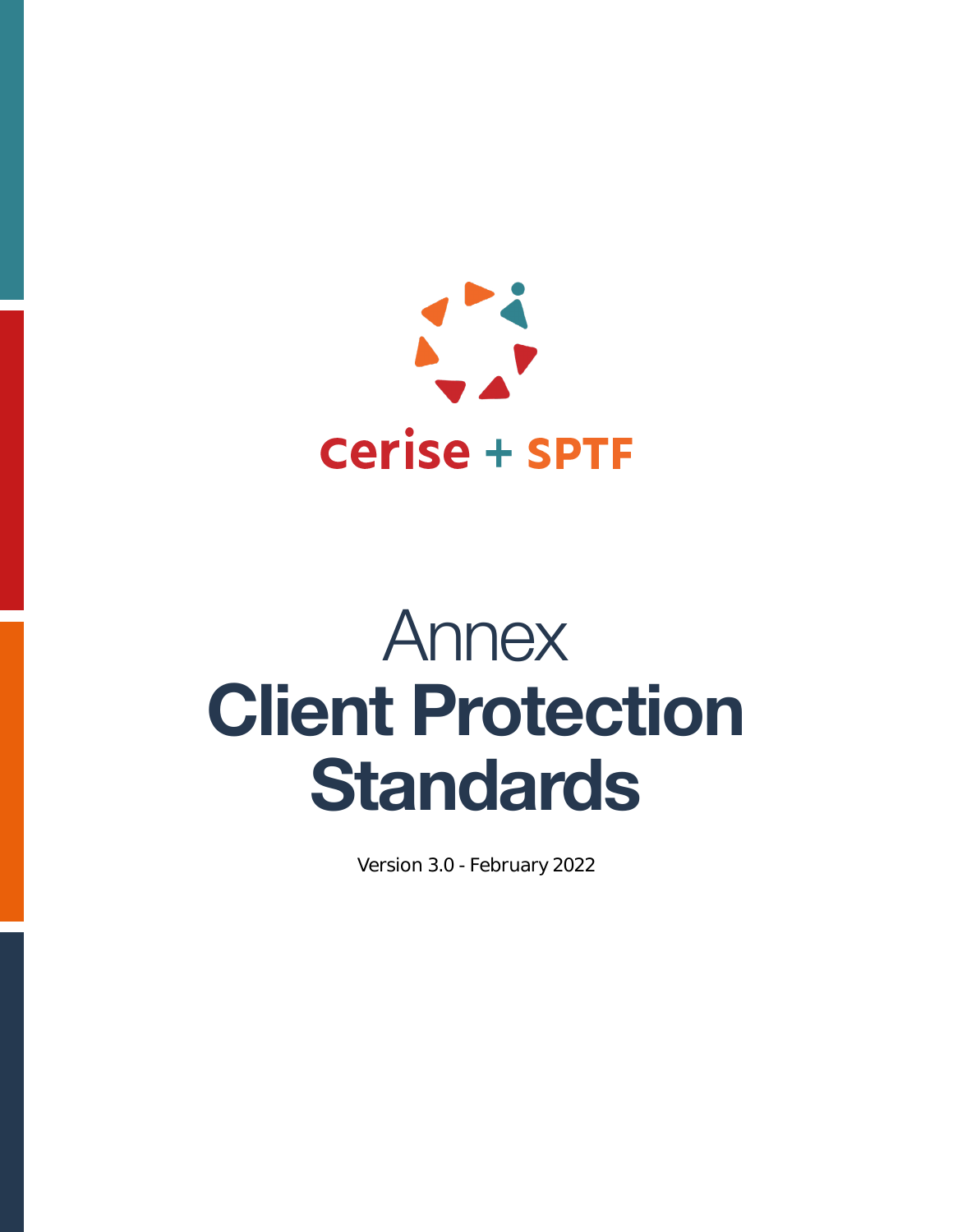Entry: Minimum requirements for (E) adequate client protection

 $\left( P \right)$ 

 $\mathbf{A}$ 

**Progress:** More rigorous requirements to demonstrate progress toward advanced practice

Advanced: Advanced requirements for good client protection

## **IIIIIIIII STANDARD**

## 1. THE PROVIDER'S PRODUCTS, SERVICES, AND CHANNELS BENEFIT CLIENTS.

| <b>ESSENTIAL PRACTICE</b> |                                                                                                                                                                               | <b>INDICATOR / DETAILS</b>                                                                                                                                                                                                                                                                                                         |                                                 |
|---------------------------|-------------------------------------------------------------------------------------------------------------------------------------------------------------------------------|------------------------------------------------------------------------------------------------------------------------------------------------------------------------------------------------------------------------------------------------------------------------------------------------------------------------------------|-------------------------------------------------|
|                           | <b>1.1 THE PROVIDER USES</b><br><b>DATA TO IDENTIFY</b><br><b>PATTERNS OF FINANCIAL</b><br><b>BEHAVIOR BY CLIENT</b><br><b>SEGMENT.</b>                                       | 1.1.1 The provider analyzes product use (types and frequency) by demographic<br>and socioeconomic segments of its clients.                                                                                                                                                                                                         |                                                 |
|                           | <b>ESSENTIAL PRACTICE</b>                                                                                                                                                     | <b>INDICATOR / DETAILS</b>                                                                                                                                                                                                                                                                                                         |                                                 |
|                           | <b>1.2 THE PROVIDER</b><br><b>COLLECTS CLIENT</b><br><b>FEEDBACK ON THEIR</b><br><b>EXPERIENCES USING</b><br><b>THE PROVIDER'S</b><br><b>PRODUCTS AND</b><br><b>SERVICES.</b> | 1.2.1 The provider conducts client satisfaction surveys. Minimum frequency:<br>every other year.<br>1.2.2 The provider conducts interviews with dormant and/or exiting clients to<br>look for evidence of product design failures.                                                                                                 | $\blacksquare$                                  |
|                           | <b>ESSENTIAL PRACTICE</b>                                                                                                                                                     | <b>INDICATOR / DETAILS</b>                                                                                                                                                                                                                                                                                                         |                                                 |
|                           | <b>1.3 THE PROVIDER USES</b><br><b>INSIGHTS FROM CLIENT</b><br><b>DATA TO DESIGN</b><br>PRODUCTS, SERVICES,<br><b>AND DELIVERY</b><br><b>CHANNELS.</b>                        | 1.3.1 The provider designs new products, services (financial and non-<br>financial), and delivery channels using insights from market and pilot<br>studies, client feedback, and client outcomes data.<br>1.3.2 The provider modifies its existing products and services in response<br>to clients' needs, feedback, and outcomes. | $\left[ \begin{array}{c} A \end{array} \right]$ |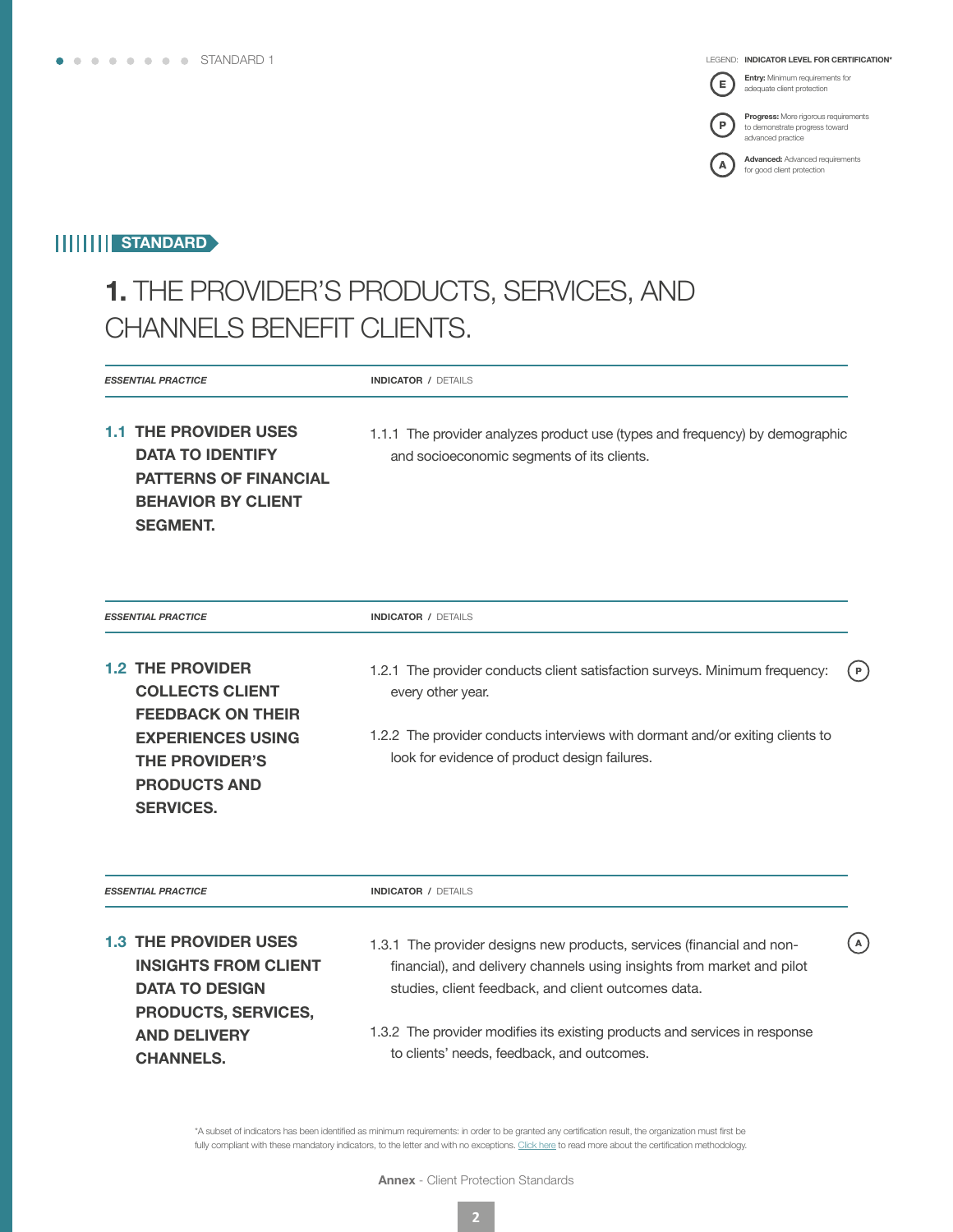**ESSENTIAL PRACTICE INDICATOR / DETAILS** 

| <b>1.4 THE PROVIDER'S</b><br>PRODUCTS, SERVICES,<br><b>AND CHANNELS</b><br><b>PROTECT CLIENTS</b><br><b>FROM HARM.</b> | 1.4.1 The provider tailors repayment schedules to the client's cash flows and<br>type of business.<br>1.4.2 The provider's collateral and guarantor requirements do not create severe<br>hardship for clients.                                                                                                                                                                                                                                                                                                                                                                                                                                                                    | $\epsilon$ )                                   |
|------------------------------------------------------------------------------------------------------------------------|-----------------------------------------------------------------------------------------------------------------------------------------------------------------------------------------------------------------------------------------------------------------------------------------------------------------------------------------------------------------------------------------------------------------------------------------------------------------------------------------------------------------------------------------------------------------------------------------------------------------------------------------------------------------------------------|------------------------------------------------|
|                                                                                                                        | 1.4.2.1 The provider has a list of assets that cannot be pledged as<br>collateral, which includes items that would create severe hardship or<br>significant loss of income earning ability for the client.<br>1.4.2.2 Collateral valuation is based on a verifiable market price/<br>resale value. The credit committee or second level approval verifies the<br>collateral valuation.<br>1.4.2.3 The minimum requirement for the value of collateral does not<br>exceed two times the loan amount, and cash collateral does not exceed<br>20% of the loan amount.<br>1.4.2.4 If the provider collects title documents, it returns them to the<br>client once the loan is repaid. | $(\mathsf{P})$<br>(A)<br>(A)<br>$(\mathsf{e})$ |
|                                                                                                                        | 1.4.3 If the provider lends in hard currency, it informs clients of the foreign<br>exchange risk using cost scenarios. The provider can also justify the<br>decision not to lend in local currency.                                                                                                                                                                                                                                                                                                                                                                                                                                                                               | $\binom{A}{b}$                                 |
|                                                                                                                        | 1.4.4 If the provider offers voluntary insurance, it assesses the value of<br>insurance products to clients.                                                                                                                                                                                                                                                                                                                                                                                                                                                                                                                                                                      |                                                |
|                                                                                                                        | 1.4.4.1 The provider analyzes data on product use: product uptake,<br>claims ratio, renewal rate, and coverage ratio.<br>1.4.4.2 The provider analyzes data on how it processes claims: claims<br>rejection ratio, average time for claim's resolution, reasons for rejection<br>of claims, reasons for lapses in coverage.<br>1.4.4.3 The provider analyzes data on client experience with insurance:<br>demographics of those covered, complaints, client satisfaction.<br>1.4.4.4 If the claims ratio for life insurance is below 60%, the provider<br>asks the insurance provider to justify the reason.                                                                      |                                                |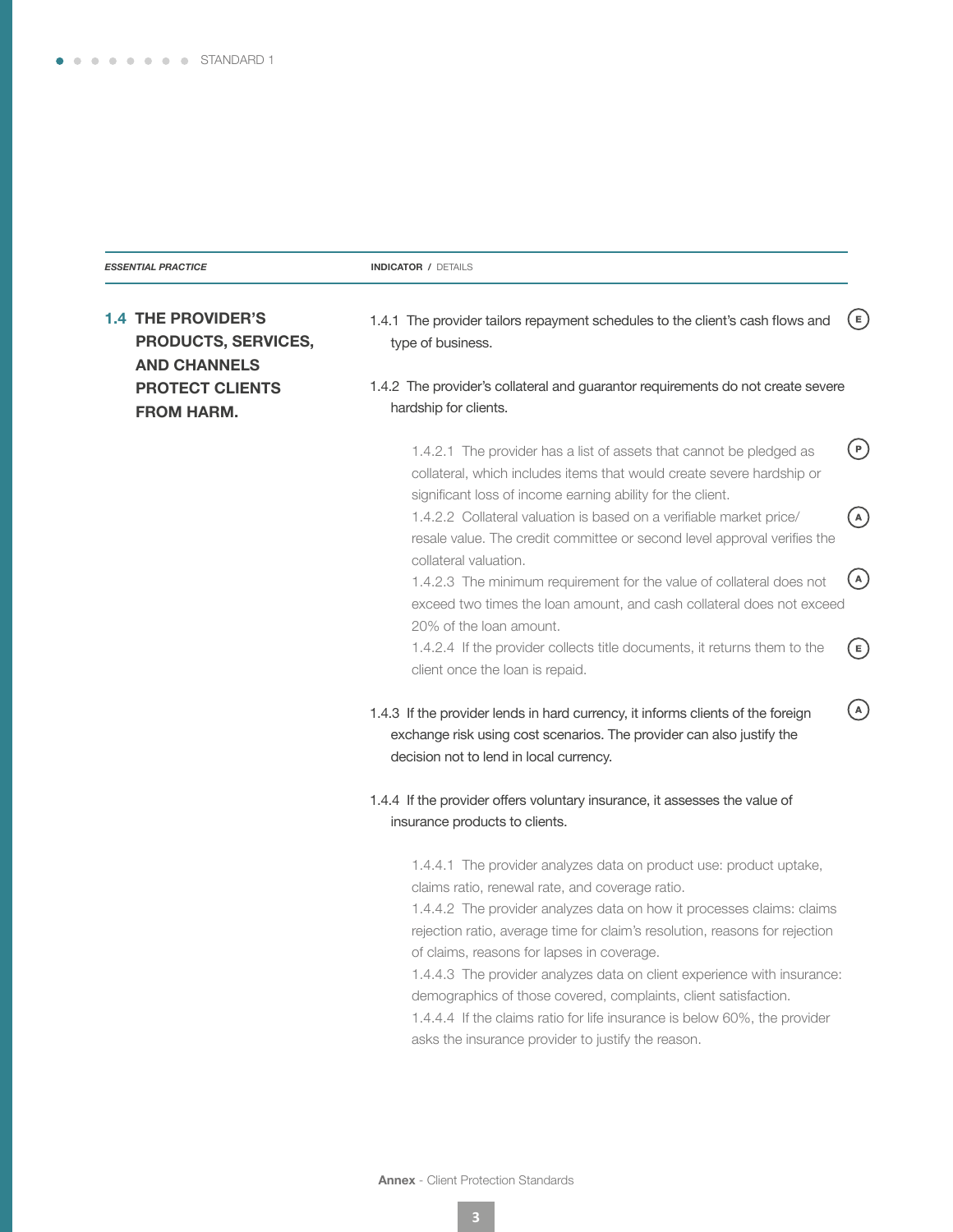- 1.4.5 If the provider uses agents, it monitors agent liquidity and whether agents respect client protection practices, and has mechanisms to address problems as needed.
- 1.4.6 If the provider uses digital channels, it monitors whether the following problems occur and has mechanisms to address problems as needed:

1.4.6.1 Transaction errors such as transactions that are not completed or are incorrectly completed; funds transferred to an incorrect account; funds sent to a receiver who was not able to cash out the funds within a certain period of time.

1.4.6.2 System malfunctions such as extended outage, scheduled downtime, or processing delays.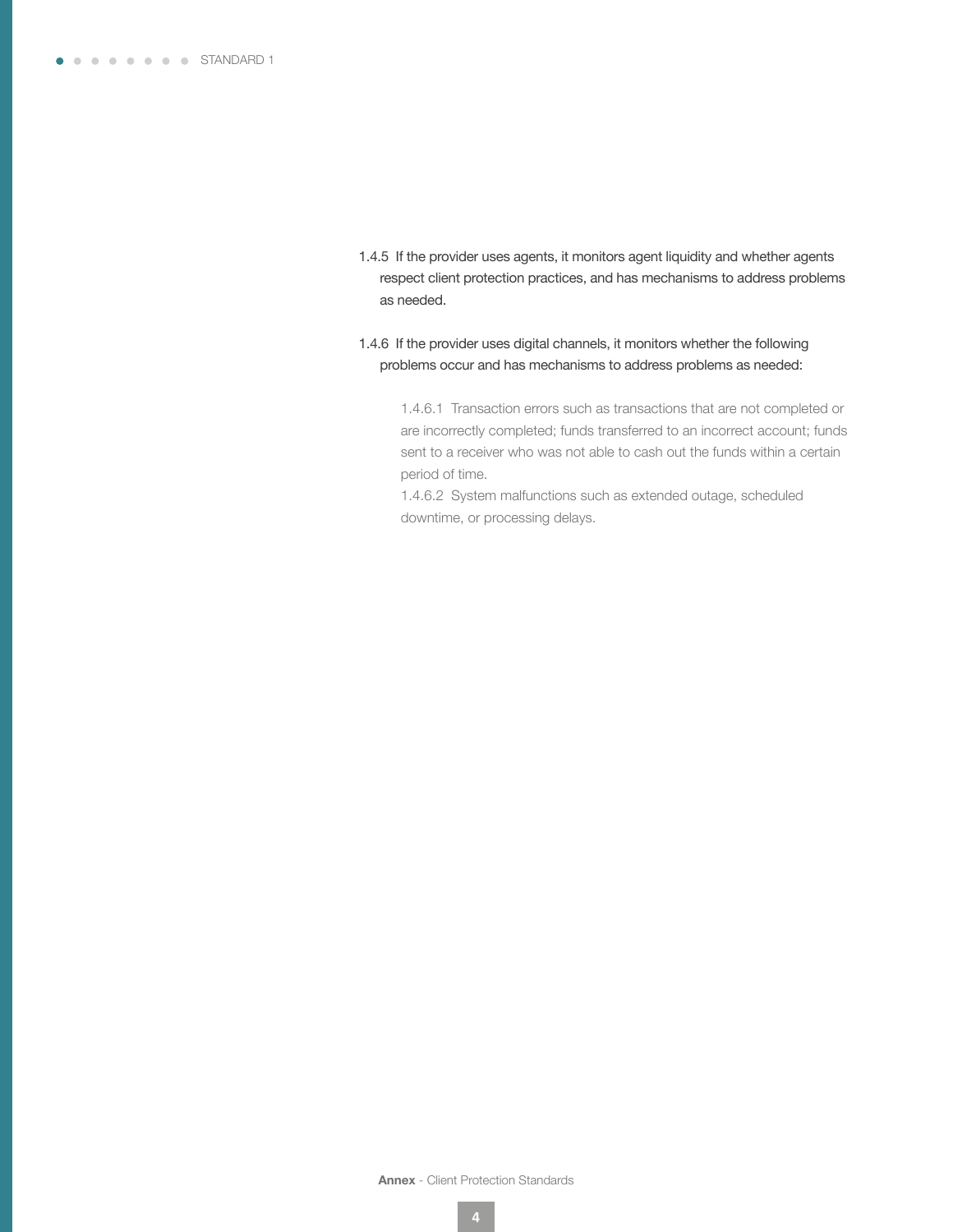Entry: Minimum requirements for ( E ) adequate client protection

 $\mathbf{A}$ 

Progress: More rigorous requirements

 $(P)$ to demonstrate progress toward advanced practice

**Advanced:** Advanced requirements<br>for good client protection

## **IIIIIIIIII STANDARD**

# 2. THE PROVIDER DOES NOT OVERINDEBT CLIENTS.

| <b>ESSENTIAL PRACTICE</b>                                | <b>INDICATOR / DETAILS</b>                                                                                                                                                                                                                                                                                                                                                                                                                                                                                                                                                                                                      |
|----------------------------------------------------------|---------------------------------------------------------------------------------------------------------------------------------------------------------------------------------------------------------------------------------------------------------------------------------------------------------------------------------------------------------------------------------------------------------------------------------------------------------------------------------------------------------------------------------------------------------------------------------------------------------------------------------|
| <b>2.1 THE PROVIDER MAKES</b><br><b>LOAN DECISIONS</b>   | 2.1.1 The provider has a policy and documented process for loan<br>approvals.                                                                                                                                                                                                                                                                                                                                                                                                                                                                                                                                                   |
| <b>BASED ON A CLIENT'S</b><br><b>REPAYMENT CAPACITY.</b> | 2.1.1.1 The percentage of a borrower's disposable income that can be $(P)$<br>applied to debt service may not be higher than 70%, including debt from<br>the provider and other lenders.<br>2.1.1.2 Loan approval decisions are made by at least two people, one<br>of whom does not interact directly with the client.<br>2.1.1.3 If a credit bureau exists, the provider reports client data to credit $(E)$<br>bureaus and uses credit reports in the approval process for loans.<br>2.1.1.4 If the provider offers group loans, either the provider or fellow<br>group members conduct due diligence for each group member. |
|                                                          | 2.1.2 The provider conducts a cash flow analysis to evaluate repayment<br>capacity.                                                                                                                                                                                                                                                                                                                                                                                                                                                                                                                                             |
|                                                          | 2.1.2.1 The provider conducts a cash flow analysis that considers<br>( E )<br>income, expenses and debt service related to business and family, and<br>any other sources of revenue, including informal sources.<br>2.1.2.2 The provider does not use guarantees, guarantor income,<br>(E)<br>collateral, and/or insurance coverage as proxies for repayment capacity<br>or as the main basis for loan approval.                                                                                                                                                                                                                |
|                                                          | 2.1.3 The provider's policy on loan prepayment specifies the conditions<br>under which it is acceptable for clients to pay a loan early in order to<br>take a new loan.                                                                                                                                                                                                                                                                                                                                                                                                                                                         |
|                                                          | 2.1.3.1 When the client applies for prepayment to get another loan, the<br>provider specifies a time period and/or percentage of the active loan's<br>principle that must be repaid before being eligible for a new loan.<br>2.1.3.2 When the client is taking another loan immediately after<br>prepayment, the provider conducts a new cash flow analysis.                                                                                                                                                                                                                                                                    |

\*A subset of indicators has been identified as minimum requirements: in order to be granted any certification result, the organization must first be fully compliant with these mandatory indicators, to the letter and with no exceptions. [Click here](https://sptf.info/images/Client_Protection_Certification_framework_final.pdf) to read more about the certification methodology.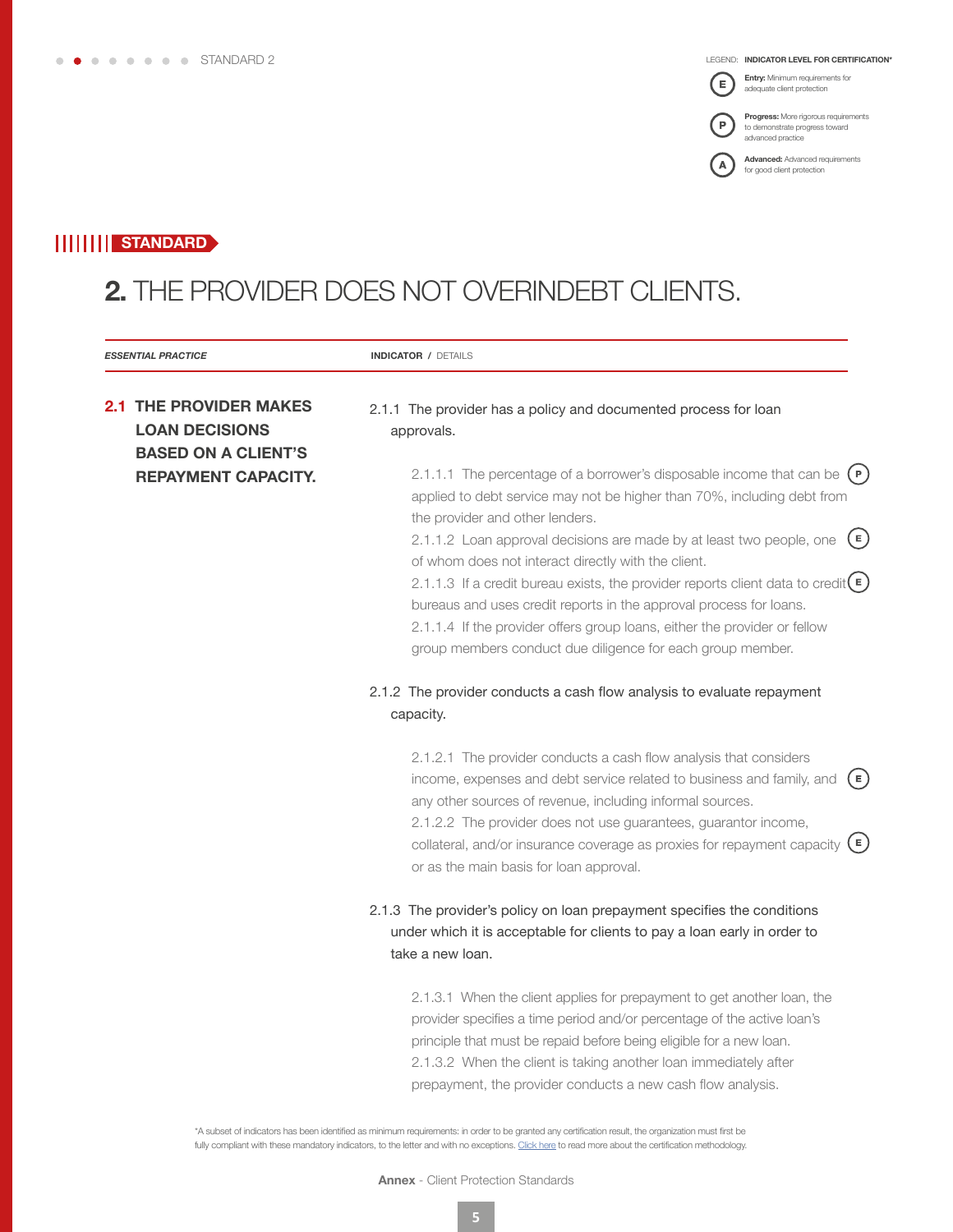|                                                                                 | 2.1.4 If the loan approval analysis is done through an algorithm, the provider<br>reviews how well the algorithm functions. Minimum frequency: annually                                                            |                         |
|---------------------------------------------------------------------------------|--------------------------------------------------------------------------------------------------------------------------------------------------------------------------------------------------------------------|-------------------------|
|                                                                                 | 2.1.4.1 The provider reviews the effectiveness of the algorithm for<br>predicting client repayment.<br>2.1.4.2 The provider checks its algorithms for bias against Protected<br>Categories and corrects as needed. | $\mathbf{A}$            |
| <b>ESSENTIAL PRACTICE</b>                                                       | <b>INDICATOR / DETAILS</b>                                                                                                                                                                                         |                         |
| <b>2.2 THE PROVIDER</b><br><b>MONITORS THE MARKET</b><br><b>AND RESPONDS TO</b> | 2.2.1 Senior management monitors portfolio quality to identify over-<br>indebtedness risk. Minimum frequency: monthly                                                                                              |                         |
| <b>HEIGHTENED OVER-</b><br><b>INDEBTEDNESS RISK.</b>                            | 22.2.1.1 The provider analyzes portfolio quality by branch, product,<br>and client segment.<br>2.2.1.2 The provider tracks restructured, rescheduled, or refinanced<br>loans.                                      | ( ≡ )<br>$(\mathsf{P})$ |
|                                                                                 | 2.2.2 The provider defines PAR levels that trigger additional internal<br>monitoring and response.                                                                                                                 | [E)                     |
|                                                                                 | 2.2.3 If the provider's total credit risk has averaged more than 10% during<br>any quarter in the past three years, the provider has taken corrective<br>measures.                                                 | (A)                     |
|                                                                                 |                                                                                                                                                                                                                    |                         |

| <b>ESSENTIAL PRACTICE</b>                                                                                                                           | <b>INDICATOR / DETAILS</b>                                      |               |
|-----------------------------------------------------------------------------------------------------------------------------------------------------|-----------------------------------------------------------------|---------------|
| <b>2.3 THE PROVIDER'S</b><br><b>STRATEGIC AND/</b><br><b>OR BUSINESS</b><br><b>PLAN ESTABLISHES</b><br><b>RESPONSIBLE GROWTH</b><br><b>TARGETS.</b> | 2.3.1 The provider adjusts growth targets to market saturation. | $[\mathsf{P}$ |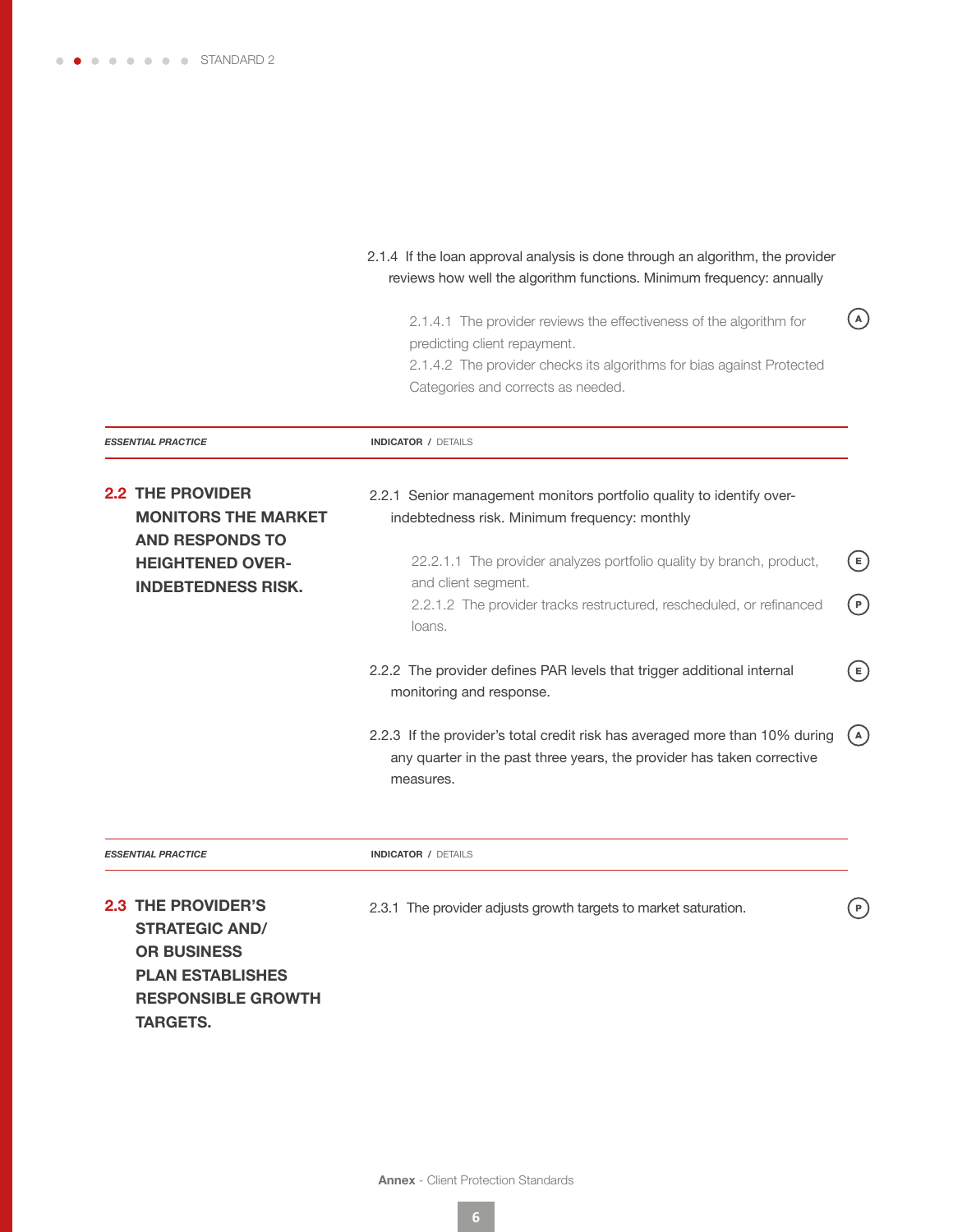ESSENTIAL PRACTICE **INDICATOR** / DETAILS

2.4 DURING TIMES OF HIGH GROWTH, THE PROVIDER MONITORS MORE FREQUENTLY DATA RELATED TO RESPONSIBLE GROWTH.

2.4.1 When the provider identifies growth that is harmful to clients, it takes mitigating action such as reducing growth targets, applying more conservative loan approval criteria, or limiting the total number of loans an individual can have at one time.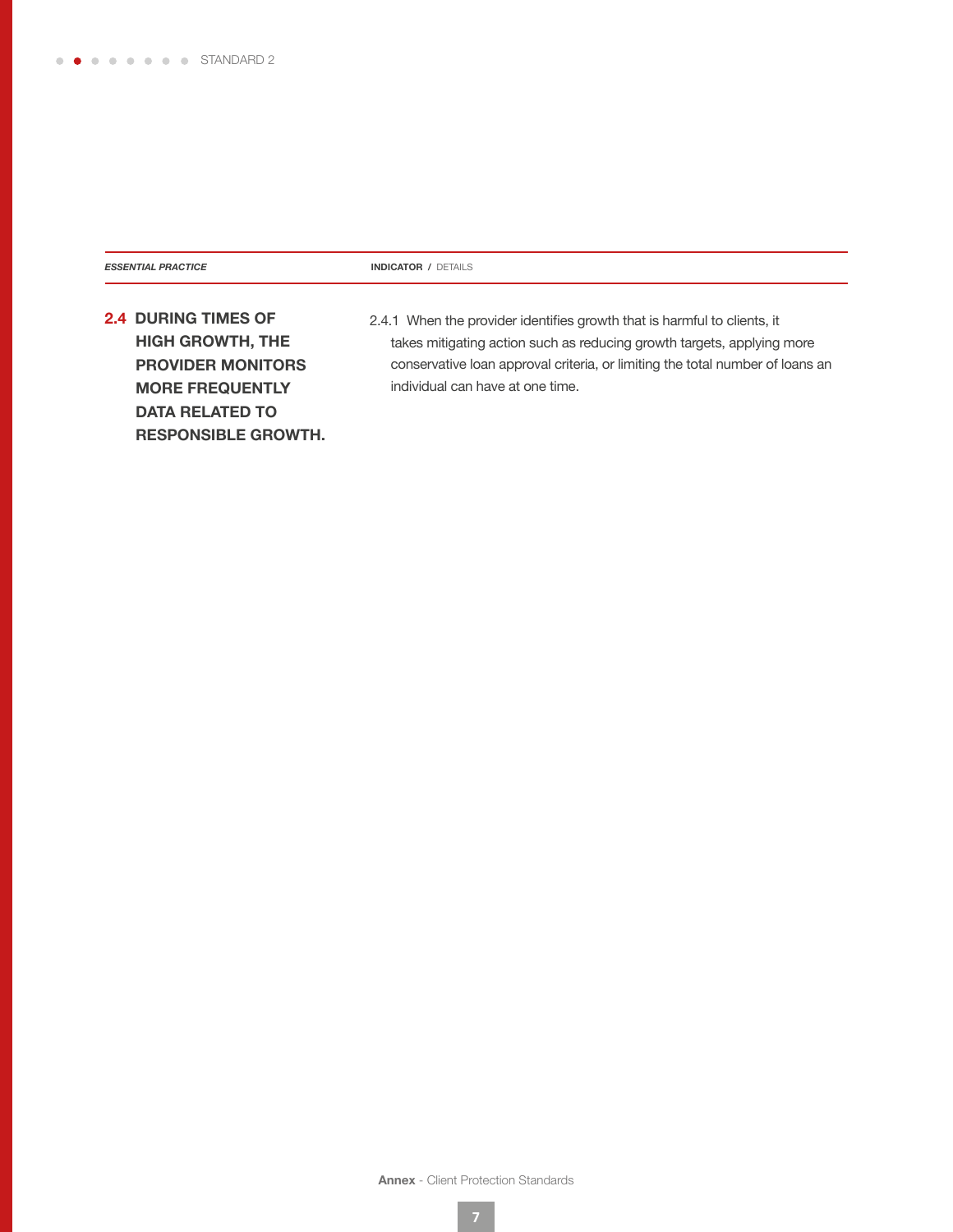Entry: Minimum requirements for (E) adequate client protection

 $\left( P \right)$ 

 $\boldsymbol{\mathsf{A}}$ 

**Progress:** More rigorous requirements

to demonstrate progress toward advanced practice

Advanced: Advanced requirements for good client protection

## **IIIIIIIII STANDARD**

# 3. THE PROVIDER GIVES CLIENTS CLEAR AND TIMELY INFORMATION TO SUPPORT CLIENT DECISION MAKING.

| <b>ESSENTIAL PRACTICE</b>                                                                                                    | <b>INDICATOR / DETAILS</b>                                                                                                                                                                                                                                                                                                                                                                                                                                                                                                                                                                                                                                                                                                                                         |    |
|------------------------------------------------------------------------------------------------------------------------------|--------------------------------------------------------------------------------------------------------------------------------------------------------------------------------------------------------------------------------------------------------------------------------------------------------------------------------------------------------------------------------------------------------------------------------------------------------------------------------------------------------------------------------------------------------------------------------------------------------------------------------------------------------------------------------------------------------------------------------------------------------------------|----|
| <b>3.1 THE PROVIDER IS</b><br><b>TRANSPARENT ABOUT</b><br><b>PRODUCT TERMS,</b><br><b>CONDITIONS, AND</b><br><b>PRICING.</b> | 3.1.1 The provider gives a Key Facts Summary Document to borrowers<br>before they sign a contract. The document contains the following<br>information:<br>- Total loan amount<br>- Pricing, including all fees<br>- Total cost of credit: all principal, interest, and fees plus cash collateral<br>- Disbursement date and loan term<br>- Repayment schedule with principal and interest amounts, number, and<br>due dates of all repayment installments<br>- All deductions from principal disbursement (eg: first installment,<br>commissions, fees, cash collateral, taxes), if applicable<br>- How cash collateral / manadatory savings can be used in case of<br>default, if applicable<br>- Moratorium interest rates, terms, and conditions, if applicable | E) |
|                                                                                                                              | 3.1.2 Loan contracts include the following information, as applicable to<br>the product:<br>- Grace period<br>- Mandatory savings / mobile wallet amount<br>- Automatic account debiting mechanisms<br>- Linked products<br>- Member or guarantor obligations<br>- Collateral requirements and seizing procedures<br>- Consequences of late payment and default<br>- Prepayment conditions: whether it is possible and how it affects the cost<br>- Whether terms and conditions can change over time and how that<br>would affect clients                                                                                                                                                                                                                         | P  |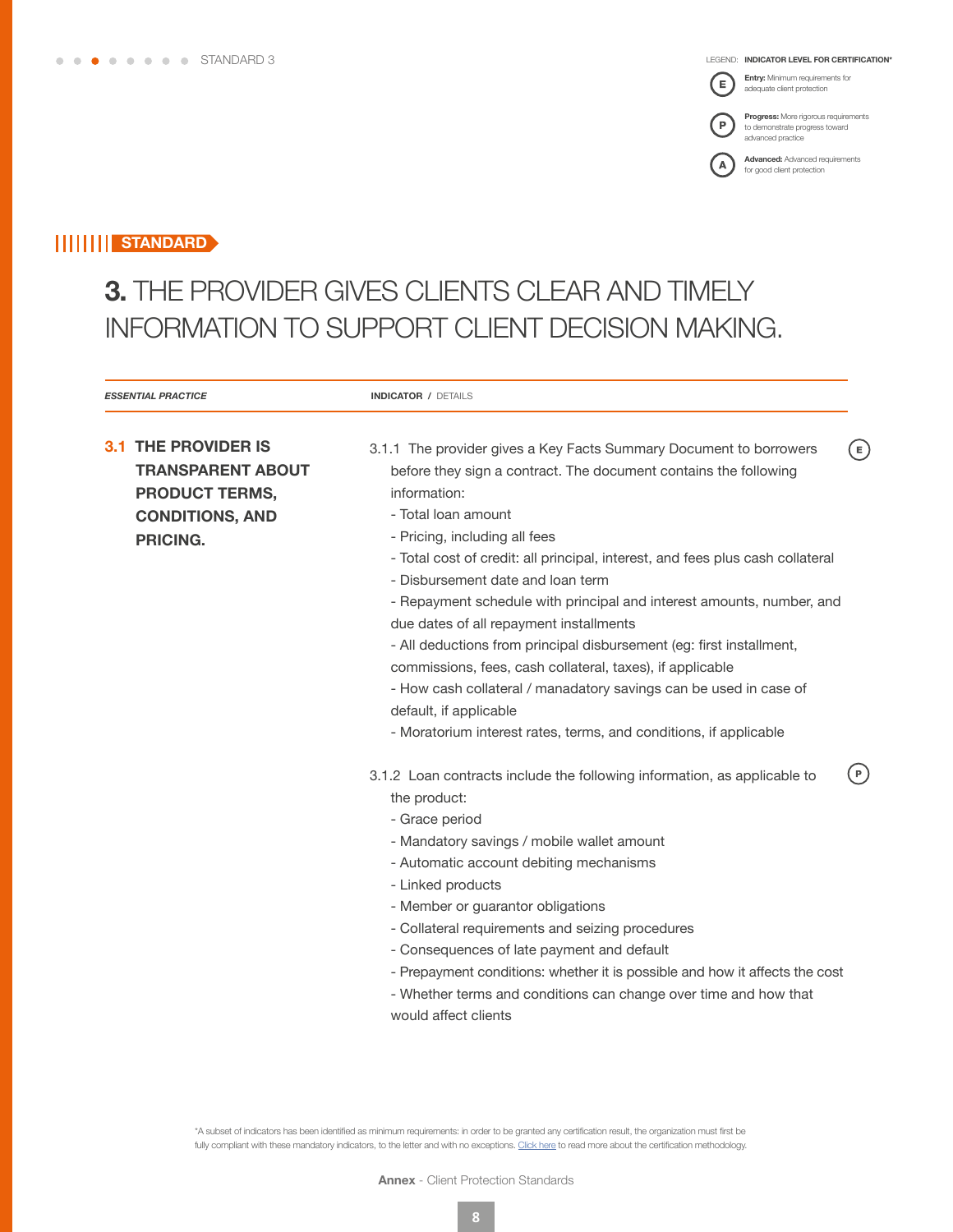| 3.1.3 Loan contracts are available in the major local languages.                                                                                                                                                                                                                                     | E                  |
|------------------------------------------------------------------------------------------------------------------------------------------------------------------------------------------------------------------------------------------------------------------------------------------------------|--------------------|
| 3.1.4 The provider communicates product information in a way that<br>supports informed decision making by clients.                                                                                                                                                                                   |                    |
| 3.1.4.1 The provider publishes basic product information, including<br>pricing, at branch or agent locations, or digitally as applicable.<br>3.1.4.2 The provider communicates APR/EIR (or MPR if the majority of<br>loans are under 3 months) in the Key Facts Summary and/or the loan<br>contract. | P<br>( A           |
| 3.1.4.3 The provider's communications are in simple and local<br>language; oral information is used for less literate clients.<br>3.1.4.4 The provider's marketing materials do not deceive or mislead<br>clients.                                                                                   | Е<br>$\widehat{P}$ |
| 3.1.5 If the provider uses agents, it verifies that they provide to clients<br>documentation of their fees, terms of service, and cancellation<br>conditions.                                                                                                                                        |                    |
| 3.1.6 If the provider offers savings, documentation includes the following:<br>- Fees, including closure fees<br>- Interest rate and how amounts will be calculated<br>- Minimum and maximum balance requirements<br>- Whether deposits are governmentally insured                                   | Е                  |
| 3.1.7 If the provider offers payments, it gives the following information to                                                                                                                                                                                                                         |                    |

 $\widehat{\phantom{m}}$ 

- Estimated exchange rate
- Amount to be received in the destination currency
- Fees
- Instructions for collecting payment
- Cancellation conditions
- Instructions for resolving errors
- Transaction confirmation
- Taxes
- Linked products (if any)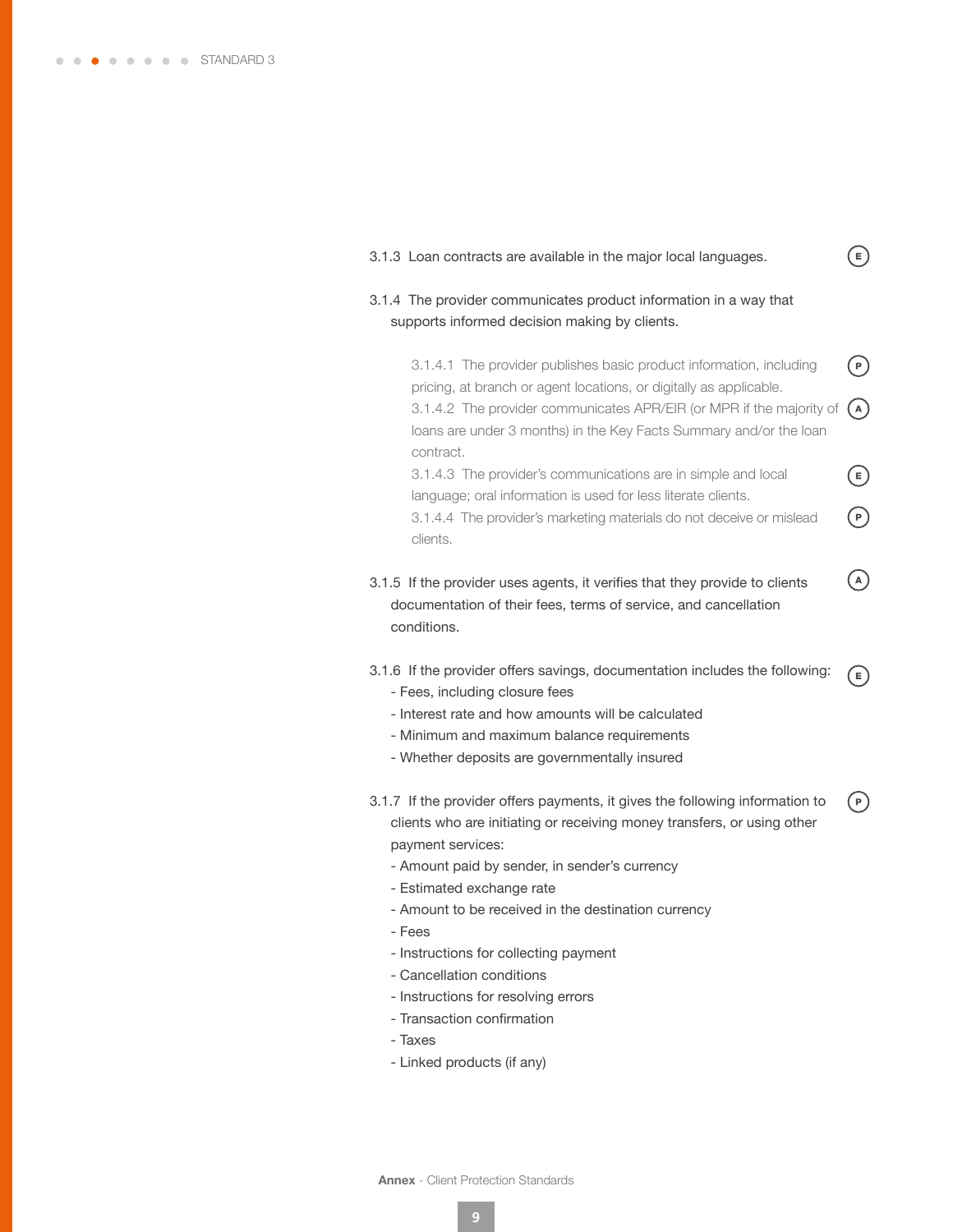3.1.8 If the provider offers insurance, it gives clients the following information at the time of enrollment:

- A certificate of coverage which states, at minimum, the premium, amount and term of coverage, who are the beneficiaires, which events are covered, any major exclusions, and when and how to file a claim - An explanation of the documentation required to prove damage, if

 $\left( \mathsf{E}\right)$ 

applicable

- Terms related to cancellation and prepayment, if applicable"

3.1.9 If the provider offers insurance, it provides beneficiaries with timely information during the claims process.

3.1.9.1 The provider notifies the beneficiary within 30 days of making a decision about the claim.

3.1.9.2 When the claim decision results in a settlement, the provider notifies the beneficiary within 30 days of the settlement. If the claim is denied, the provider notifies the beneficiary of the reason and gives an opportunity for appeal.

| <b>ESSENTIAL PRACTICE</b>                                                                                          | <b>INDICATOR / DETAILS</b>                                                                                                                                                                                                                                             |                                   |
|--------------------------------------------------------------------------------------------------------------------|------------------------------------------------------------------------------------------------------------------------------------------------------------------------------------------------------------------------------------------------------------------------|-----------------------------------|
| <b>3.2 THE PROVIDER</b><br><b>COMMUNICATES</b>                                                                     | 3.2.1 The provider gives clients the opportunity to review the terms and<br>conditions of products.                                                                                                                                                                    |                                   |
| <b>WITH CLIENTS AT</b><br><b>APPROPRIATE TIMES</b><br><b>AND THROUGH</b><br><b>APPROPRIATE</b><br><b>CHANNELS.</b> | 3.2.1.1 The provider offers a channel for clients to ask questions and<br>receive additional information prior to signing contracts.<br>3.2.1.2 The provider gives clients notice and the opportunity to opt<br>out before automatically renewing a voluntary product. | $\left( $ E $\right)$<br>$\Box$ A |
|                                                                                                                    | 3.2.2 The provider gives clients a completed, signed copy of the contract<br>and makes the contract accessible anytime in an online account or in<br>physical form.                                                                                                    | [E]                               |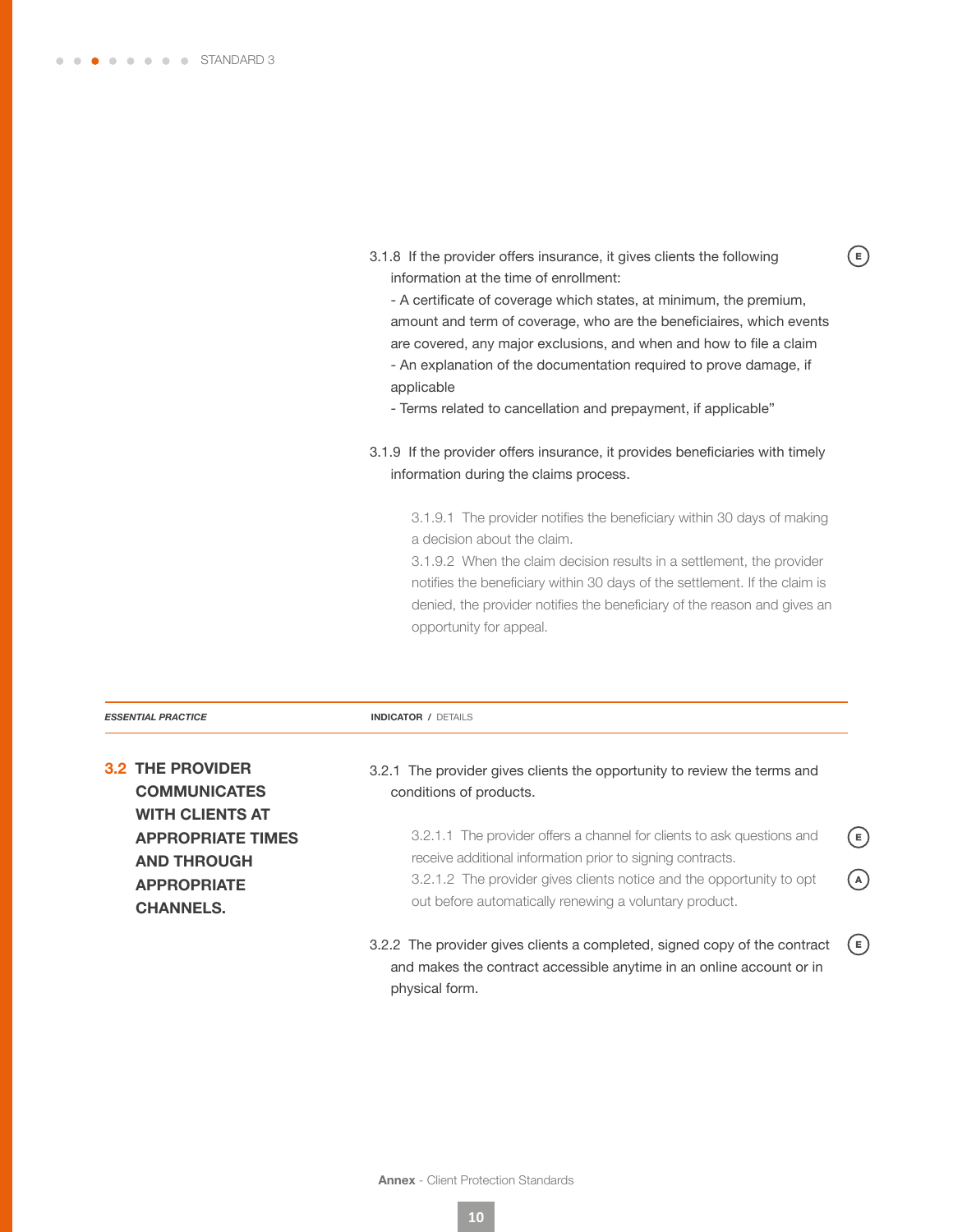#### 3.2.3 The provider gives clients clear and accurate account balance information in the following ways:

| 3.2.3.1 Providing access to their up-to-date loan or savings balance     | (P) |
|--------------------------------------------------------------------------|-----|
| upon request.                                                            |     |
| 3.2.3.2 Sending automatic messages to clients whenever there is an $(A)$ |     |
| automatic deduction from the client account.                             |     |
| 3.2.3.3 Providing receipts, on paper or electronically, for every        | E)  |
| transaction.                                                             |     |
|                                                                          |     |
|                                                                          |     |

3.2.4 If loan repayments are automatically debited from a client account,  $(E)$ the provider sends clients a loan repayment reminder at least one day before loan repayments are due.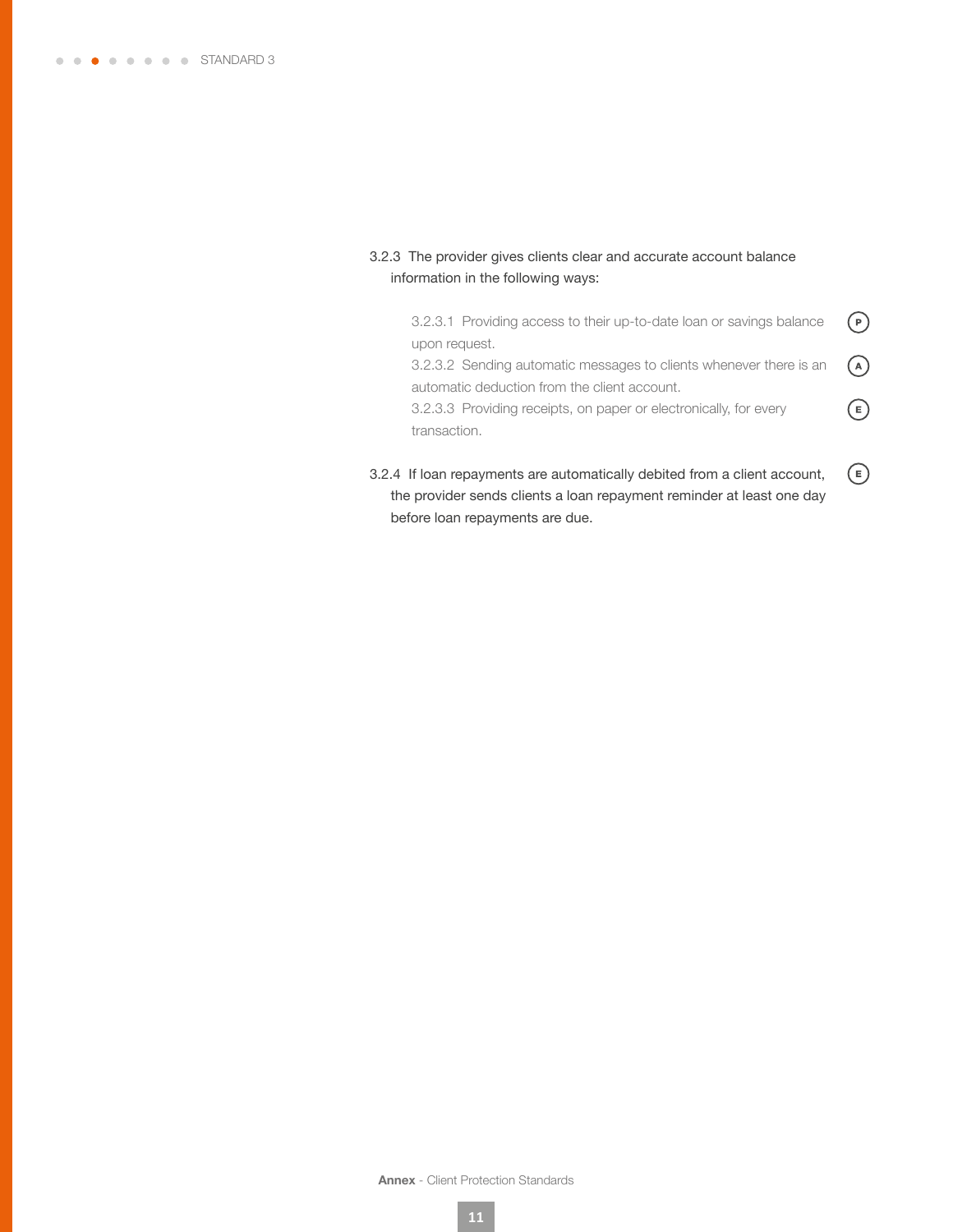LEGEND: INDICATOR LEVEL FOR CERTIFICATION\* Entry: Minimum requirements for (E) adequate client protection



**Advanced:** Advanced requirements<br>for good client protection  $\mathbf{A}$ 

#### **HIIIIIIII STANDARD**

# 4. THE PROVIDER SETS PRICES RESPONSIBLY.

| <b>ESSENTIAL PRACTICE</b>                                  | <b>INDICATOR / DETAILS</b>                                                                                                                                                                                                             |                                                          |
|------------------------------------------------------------|----------------------------------------------------------------------------------------------------------------------------------------------------------------------------------------------------------------------------------------|----------------------------------------------------------|
| <b>4.1 THE PROVIDER CHARGES</b><br><b>FAIR PRICES.</b>     | 4.1.1 The interest rate takes into account the following costs required to deliver<br>credit: funding costs, operating costs, loan losses, and returns to capital.                                                                     | $({\tt A})$                                              |
|                                                            | 4.1.2 Annual Percentage Rate (APR) for all of the provider's major credit<br>products (> 20% portfolio) is within 15% of its peers. If it is outside the<br>range, the provider can provide a valid justification.                     | $(\mathsf{e})$                                           |
|                                                            | 4.1.3 The provider discloses loan interest on a declining balance and<br>according to the exact date of payment.                                                                                                                       | $({\small \texttt{A}})$                                  |
|                                                            | 4.1.4 Loan interest (including arrears interest) does not accrue past 180<br>days in arrears, at maximum.                                                                                                                              | $\left( \begin{array}{c} \mathbf{P} \end{array} \right)$ |
| <b>ESSENTIAL PRACTICE</b>                                  | <b>INDICATOR / DETAILS</b>                                                                                                                                                                                                             |                                                          |
| <b>4.2 THE PROVIDER CHARGES</b><br><b>REASONABLE FEES.</b> | 4.2.1 The provider does not charge clients for confirmation of transactions<br>and balance inquiries.                                                                                                                                  |                                                          |
|                                                            | 4.2.2 Prepayment penalities do not include the interest that would have<br>accrued between time of prepayment and the end of the loan term.                                                                                            |                                                          |
|                                                            | 4.2.3 Arrears interest and penalties do not compound debt; they are<br>calculated based on the principal amount only.                                                                                                                  |                                                          |
|                                                            | 4.2.4 f the provider offers savings, it charges reasonable fees on savings<br>accounts.                                                                                                                                                |                                                          |
|                                                            | 4.2.4.1 Fees on deposit accounts are not disproportionately high<br>relative to small deposit balances.<br>4.2.4.2 The fee structure for deposit accounts does not allow zeroing<br>out accounts through repeated application of fees. | P.                                                       |

\*A subset of indicators has been identified as minimum requirements: in order to be granted any certification result, the organization must first be fully compliant with these mandatory indicators, to the letter and with no exceptions. [Click here](https://sptf.info/images/Client_Protection_Certification_framework_final.pdf) to read more about the certification methodology.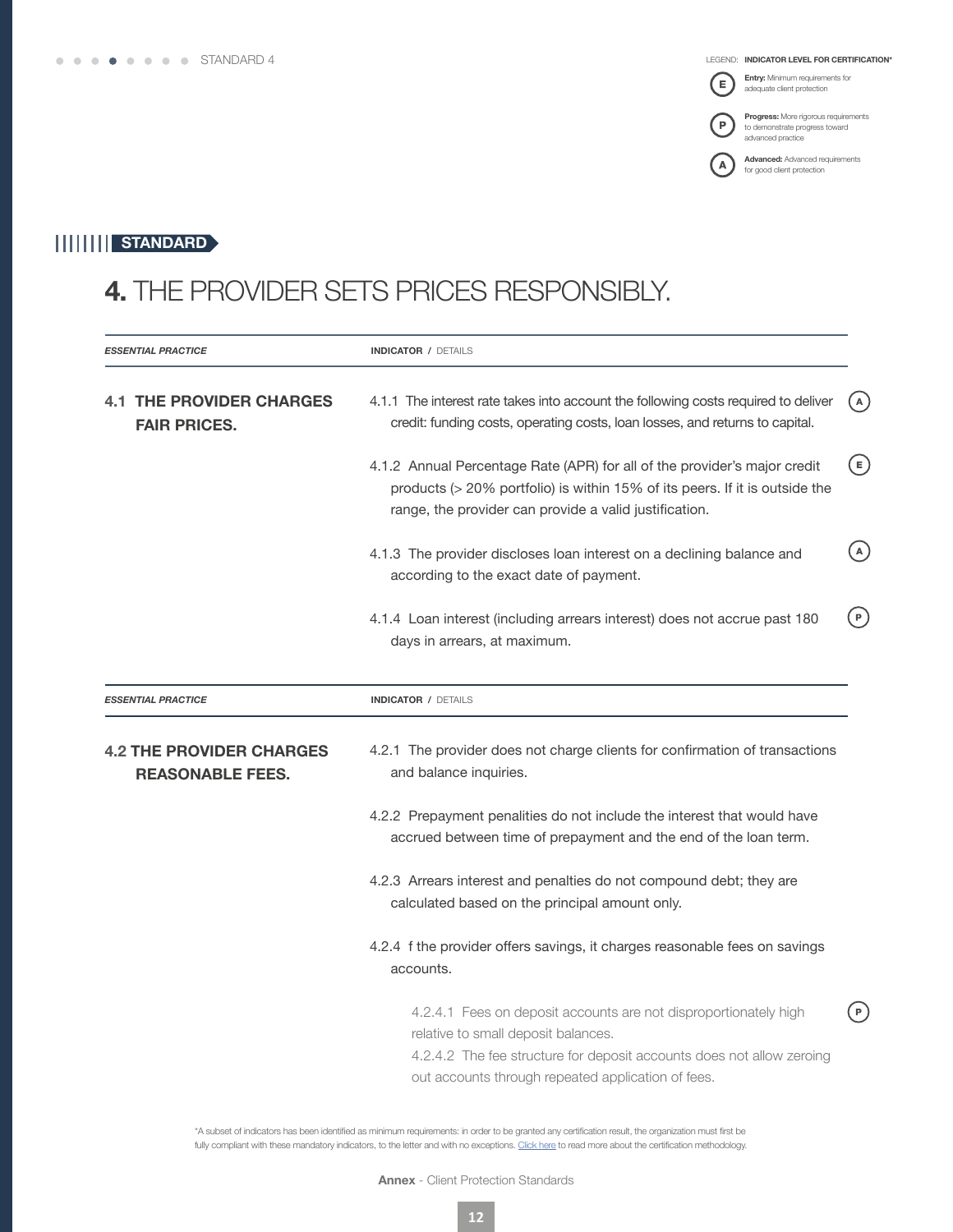| <b>ESSENTIAL PRACTICE</b>                                                       | <b>INDICATOR / DETAILS</b>                                                                                                                                             |              |
|---------------------------------------------------------------------------------|------------------------------------------------------------------------------------------------------------------------------------------------------------------------|--------------|
| <b>4.3 THE PROVIDER DOES</b><br><b>NOT TRANSFER</b><br><b>UNNECESSARY COSTS</b> | 4.3.1 Loan Loss Expense Ratio (LLER Ratio) is within the accepted<br>performance range. If it is outside the range, the provider can provide<br>a valid justification. |              |
| <b>TO CLIENTS.</b>                                                              | 4.3.2 Operating expense Ratio (OER Ratio) is within the accepted<br>performance range. If outside of the range, the provider can provide<br>a valid justification.     | E            |
|                                                                                 | 4.3.3 Return on Assets (ROA) is within the accepted performance range.<br>If outside of the range, the provider can provide a valid justification.                     | $\mathbb{A}$ |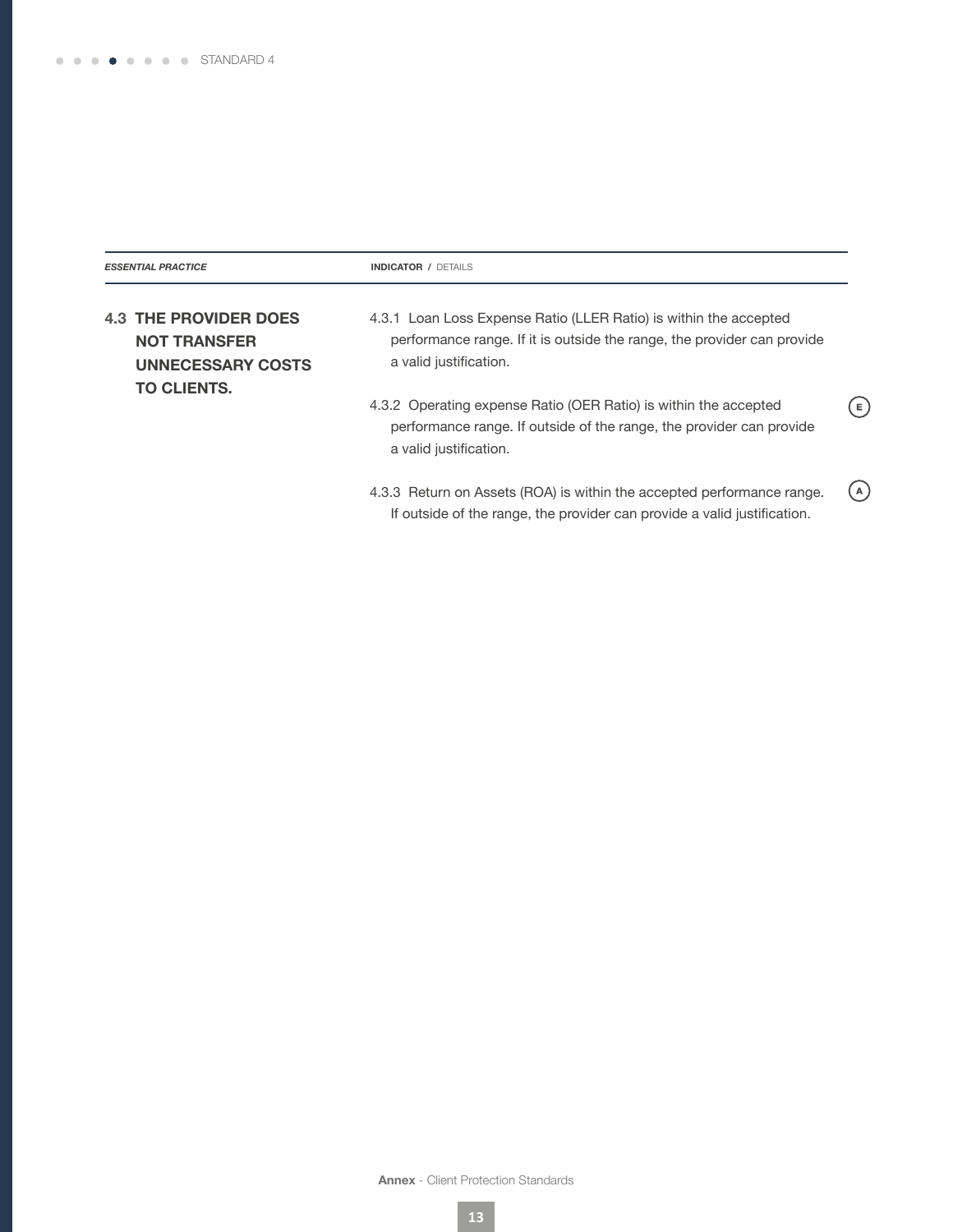Entry: Minimum requirements for ( E ) adequate client protection

 $\mathbf{A}$ 

**Progress:** More rigorous requirements  $\bigodot$ to demonstrate progress toward advanced practice

> Advanced: Advanced requirements for good client protection

## **IIIIIIIII STANDARD**

# 5. THE PROVIDER ENFORCES FAIR AND RESPECTFUL TREATMENT OF CLIENTS.

| <b>ESSENTIAL PRACTICE</b>                                                                                                                                                                                                                              | <b>INDICATOR / DETAILS</b>                                                                                                                                                                                                                                                                                                                                                                                   |                   |
|--------------------------------------------------------------------------------------------------------------------------------------------------------------------------------------------------------------------------------------------------------|--------------------------------------------------------------------------------------------------------------------------------------------------------------------------------------------------------------------------------------------------------------------------------------------------------------------------------------------------------------------------------------------------------------|-------------------|
| <b>5.1 DURING THE RECRUITMENT</b><br><b>AND HIRING PROCESS, THE</b><br><b>PROVIDER ASSESSES EACH</b><br><b>CANDIDATE'S COMMITMENT</b><br><b>TO ACHIEVING THE</b><br><b>PROVIDER'S SOCIAL GOALS</b><br><b>AND SERVING ITS TARGET</b><br><b>CLIENTS.</b> | 5.1.1 All employees sign a document acknowledging that they will abide<br>by the Code of Conduct.                                                                                                                                                                                                                                                                                                            | $\lceil P \rceil$ |
| <b>ESSENTIAL PRACTICE</b>                                                                                                                                                                                                                              | <b>INDICATOR / DETAILS</b>                                                                                                                                                                                                                                                                                                                                                                                   |                   |
| <b>5.2 THE PROVIDER'S CODE</b><br>OF CONDUCT REQUIRES<br><b>FAIR AND RESPECTFUL</b><br><b>TREATMENT OF CLIENTS.</b>                                                                                                                                    | 5.2.1 The provider's code of conduct states the organizational values,<br>standards of professional conduct, and treatment of clients that it<br>expects of all employees, and defines the sanctions to apply in case<br>of a breach.                                                                                                                                                                        | P.                |
|                                                                                                                                                                                                                                                        | 5.2.2 The provider's policies prohibit the following:                                                                                                                                                                                                                                                                                                                                                        |                   |
|                                                                                                                                                                                                                                                        | 5.2.2.1 Corruption, theft, kickbacks, fraud.<br>5.2.2.2 Client intimidation: using abusive language, using physical<br>force, limiting physical freedom, sexual harassment, shouting at the<br>client, entering the client's home uninvited, publicly humiliating the<br>client, using threats.                                                                                                              |                   |
|                                                                                                                                                                                                                                                        | 5.2.2.3 Discrimination against all internationally recognized Protected<br>Categories. [Note: Protected Categories are as follows: People over<br>40 years old; Sex; Race/ethnicity/national extraction/social origin /<br>caste; Religion; Health status, including HIV status; Disability; Sexual<br>orientation; Political affiliation/opinion; Civil/marital status; Participation<br>in a trade union.] | ( E )             |

\*A subset of indicators has been identified as minimum requirements: in order to be granted any certification result, the organization must first be fully compliant with these mandatory indicators, to the letter and with no exceptions. [Click here](https://sptf.info/images/Client_Protection_Certification_framework_final.pdf) to read more about the certification methodology.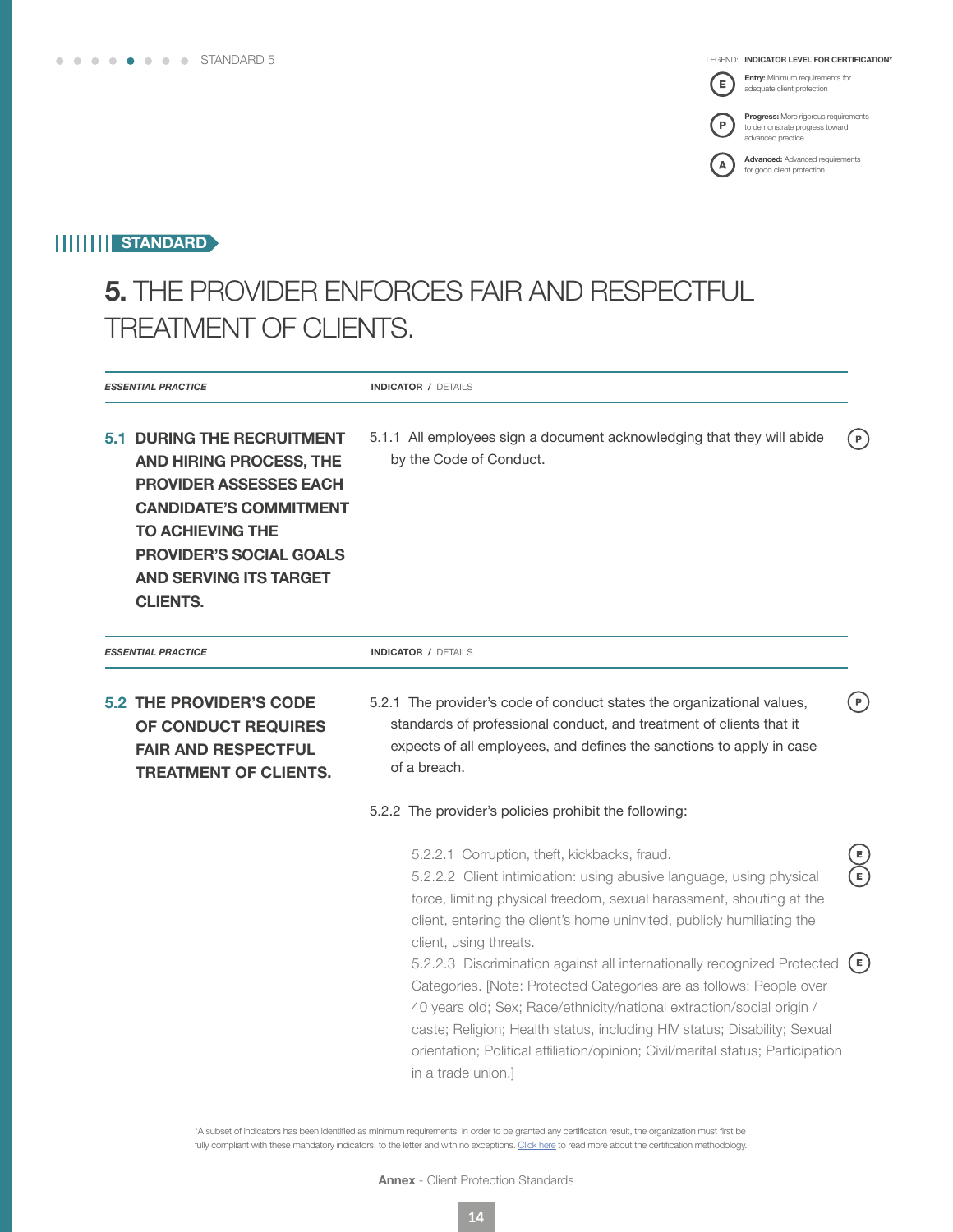|                                                                                    | prohibited behaviors found in the code of conduct.                                                                                                                                                                                            |                       |
|------------------------------------------------------------------------------------|-----------------------------------------------------------------------------------------------------------------------------------------------------------------------------------------------------------------------------------------------|-----------------------|
|                                                                                    | 5.2.4 If the provider partners with third parties, it reviews the the third<br>party's code of conduct prior to signing a contract to check for<br>commitment to fair and respectful treatment of clients.                                    |                       |
| <b>ESSENTIAL PRACTICE</b>                                                          | <b>INDICATOR / DETAILS</b>                                                                                                                                                                                                                    |                       |
| 5.3 THE PROVIDER DOES NOT<br><b>USE AGGRESSIVE SALES</b><br><b>TECHNIQUES.</b>     | 5.3.1 The provider has internal controls to monitor whether employees or<br>agents are engaging in aggressive sales.                                                                                                                          |                       |
|                                                                                    | 5.3.2 The provider's incentive structure does not promote aggressive sales.                                                                                                                                                                   |                       |
|                                                                                    | 5.3.2.1 When front-line employees' salaries are comprised of a fixed<br>and a variable portion, the fixed portion must represent at least 50% of<br>total salary.                                                                             | ( E )                 |
|                                                                                    | 5.3.2.2 The provider monitors front-line employees' productivity ratios<br>and investigates those that are above a predetermined threshold.                                                                                                   | ( ≡ )                 |
| <b>ESSENTIAL PRACTICE</b>                                                          | <b>INDICATOR / DETAILS</b>                                                                                                                                                                                                                    |                       |
| <b>5.4 THE PROVIDER PROTECTS</b>                                                   | 5.4.1 The provider's collections policy includes the following:                                                                                                                                                                               |                       |
| <b>CLIENTS' RIGHTS TO</b><br><b>RESPECTFUL TREATMENT</b><br><b>DURING THE LOAN</b> | 5.4.1.1 A list of appropriate and inappropriate debt collections<br>practices, including collateral seizing practices.                                                                                                                        | $(\; \mathsf{P} \; )$ |
| <b>COLLECTION PROCESS.</b>                                                         | 5.4.1.2 A schedule for the collections process that allows time for the<br>debt collector to determine the reasons for a client's default and for the<br>client to find solutions.                                                            | $(\mathsf{e})$        |
|                                                                                    | 5.4.1.3 The provider informs the client prior to seizure of collateral,                                                                                                                                                                       | $(\mathsf{E})$        |
|                                                                                    | allowing the client to attempt to remedy the default.<br>5.4.1.4 A prohibition on sales of the clients' collateral to the provider,<br>the staff of the provider, to their relatives, or to third parties involved in<br>the seizing process. | ( ≡ )                 |
|                                                                                    | 5.4.2 The provider restructures or writes off loans on an exceptional basis,<br>based on a list of cases of specific distress.                                                                                                                | [E)                   |

5.2.3 The provider informs clients, verbally or in writing, about the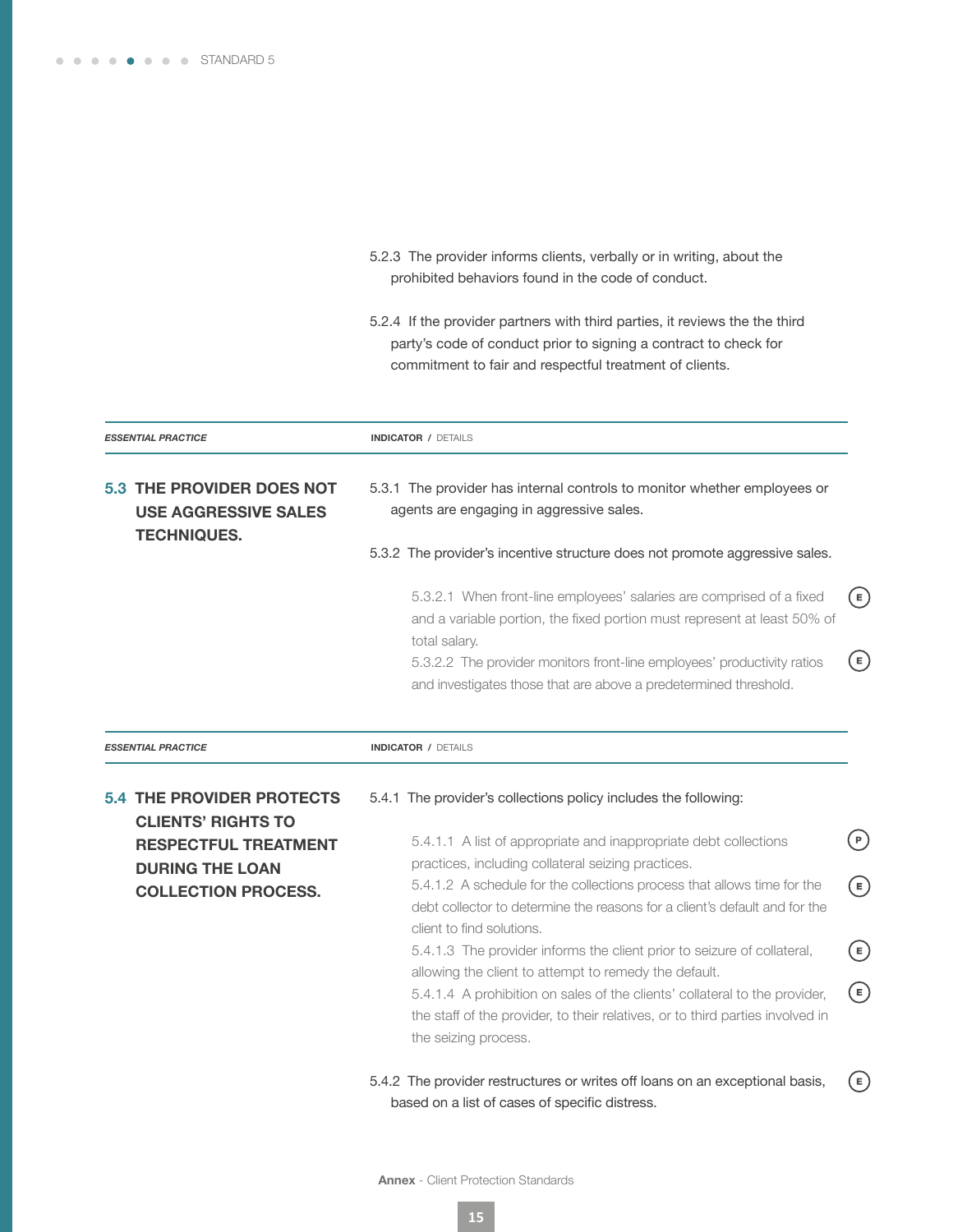Entry: Minimum requirements for (E)

 $(\overline{P})$ 

 $\mathbf{A}$ 

adequate client protection

**Progress:** More rigorous requirements to demonstrate progress toward advanced practice

Advanced: Advanced requirements for good client protection

## **IIIIIIIII STANDARD**

# 6. THE PROVIDER SECURES CLIENT DATA AND INFORMS CLIENTS ABOUT THEIR DATA RIGHTS.

|     | <b>ESSENTIAL PRACTICE</b>                                                                                       | <b>INDICATOR / DETAILS</b>                                                                                                                                                                                                                                                                                                                                                                                                                                      |
|-----|-----------------------------------------------------------------------------------------------------------------|-----------------------------------------------------------------------------------------------------------------------------------------------------------------------------------------------------------------------------------------------------------------------------------------------------------------------------------------------------------------------------------------------------------------------------------------------------------------|
| 6.1 | <b>THE PROVIDER</b><br><b>MAINTAINS THE</b><br><b>SECURITY AND</b><br><b>CONFIDENTIALITY</b><br>OF CLIENT DATA. | 6.1.1 The provider has data security and confidentiality policies that<br>cover the gathering, use, distribution, storage, and retention of client<br>information.<br>6.1.2 The provider maintains physical and electronic files in a secure<br>system.                                                                                                                                                                                                         |
|     |                                                                                                                 | 6.1.2.1 System access is restricted to only the data and functions that<br>( E )<br>correspond to an employee's role ("least privilege" principle).<br>6.1.2.2 The provider controls employee use of files outside the office<br>and the provider keeps records of the names of employees who<br>request/are granted access to client files.<br>6.1.2.3 The provider defines a clear process to safeguard client data<br>when employees leave the organization. |
|     |                                                                                                                 | 6.1.3 The provider conducts a risk assessment to identify the data-related<br>risks to clients. Minimum frequency: every year                                                                                                                                                                                                                                                                                                                                   |
|     |                                                                                                                 | 6.1.4 If the provider works with third parties that have access to client data, $(A)$<br>the provider's agreements specify that third parties will maintain the<br>security and confidentiality of client data.                                                                                                                                                                                                                                                 |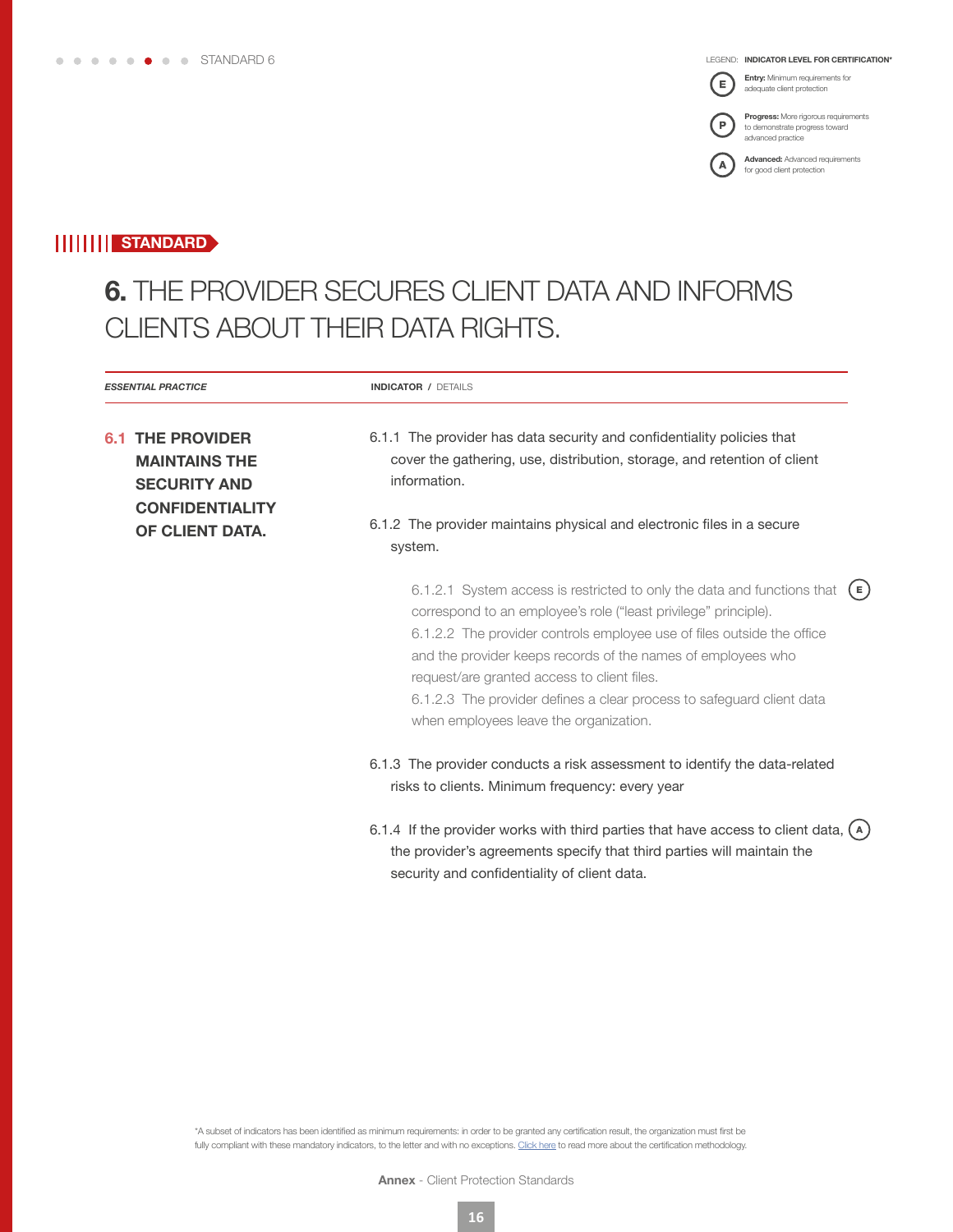ESSENTIAL PRACTICE **INDICATOR** / DETAILS

6.2 THE PROVIDER INFORMS CLIENTS ABOUT DATA PRIVACY AND DATA RIGHTS.

 $(E)$ 6.2.1 The provider explains to clients how it will use client data, with whom it will share the data, and how third parties will use the data. The provider receives clients' consent before using or sharing their data.

6.2.2 Information about data use and consent is easy for clients to understand.

6.2.2.1 When requesting consent from clients to use their data, the  $(A)$ provider explains in simple, local language, either in writing or orally, how it will use the data. Internet links to disclosure statements are not sufficient.

6.2.2.2 The provider trains clients on the importance of protecting their personal information including Personal Identification Numbers (PINs), savings account balances and information on repayment problems. 6.2.2.3 The provider gives clients the right to withdraw their permission  $(A)$ to use data and explains any consequences of withdrawal.

6.2.3 The provider notifies clients of their right to review and correct their personal and financial data.

**Annex** - Client Protection Standards

**17**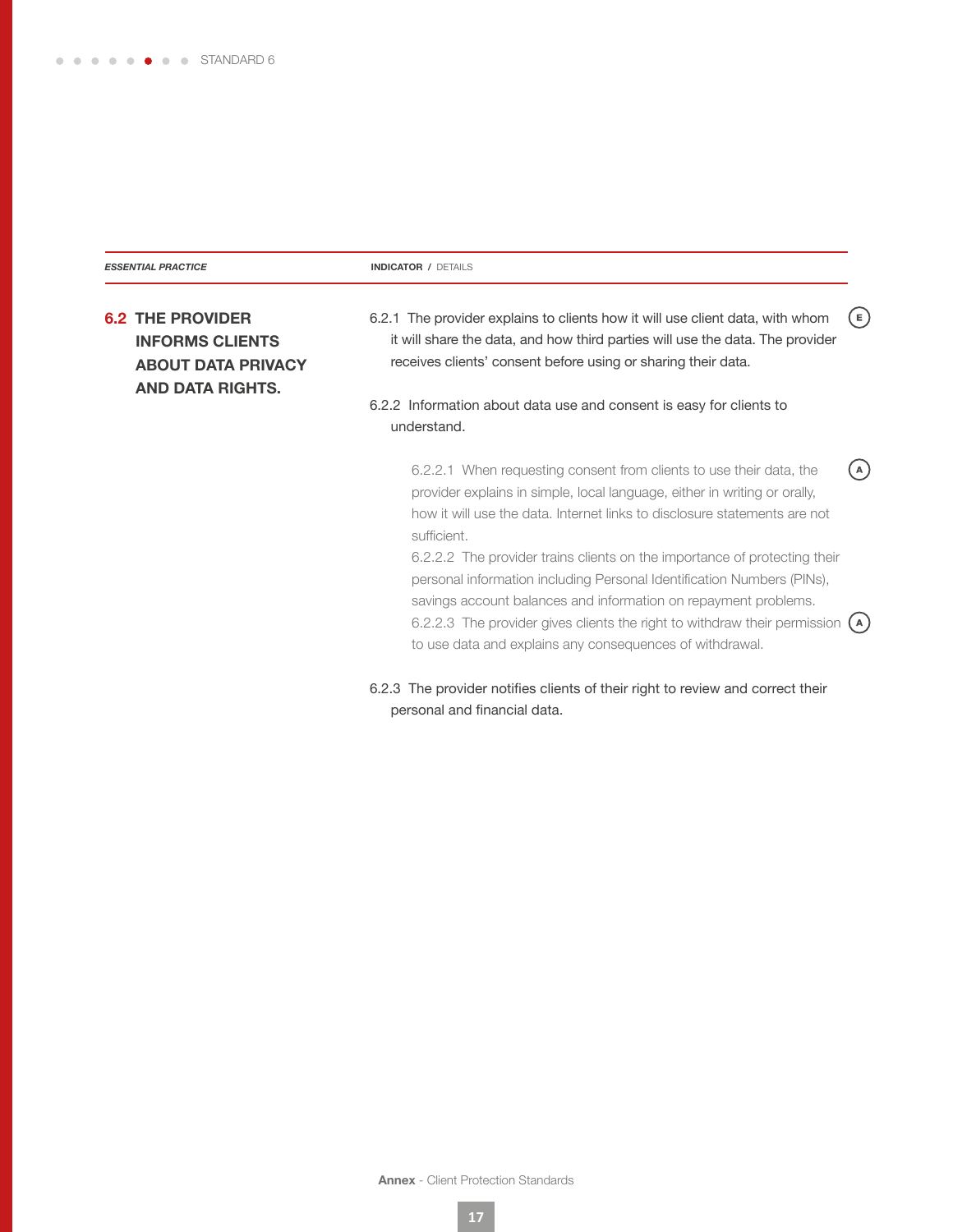Entry: Minimum requirements for ( E ) adequate client protection

 $\bigodot$ 

 $\mathbf{A}$ 

Progress: More rigorous requirements to demonstrate progress toward

advanced practice **Advanced:** Advanced requirements<br>for good client protection

## **IIIIIIIII STANDARD**

# 7. THE PROVIDER RECEIVES AND RESOLVES CLIENT COMPLAINTS.

|  | <b>ESSENTIAL PRACTICE</b>                                                                                                                                                      | <b>INDICATOR / DETAILS</b>                                                                                                                                                                                        |              |
|--|--------------------------------------------------------------------------------------------------------------------------------------------------------------------------------|-------------------------------------------------------------------------------------------------------------------------------------------------------------------------------------------------------------------|--------------|
|  | <b>7.1 THE PROVIDER HAS</b><br><b>A COMPLAINTS</b>                                                                                                                             | 7.1.1 Clients have a way to submit complaints to persons other than their<br>loan officer/product officer and that person's supervisor.                                                                           | (E)          |
|  | <b>MECHANISM THAT IS</b><br><b>EASILY ACCESSIBLE TO</b><br><b>CLIENTS AND ADAPTED</b>                                                                                          | 7.1.2 The provider has at least two complaints channels that are free of<br>charge and accessible to clients.                                                                                                     | (≡)          |
|  | <b>TO THEIR NEEDS.</b>                                                                                                                                                         | 7.1.3 The provider informs clients how to submit a complaint.                                                                                                                                                     |              |
|  |                                                                                                                                                                                | 7.1.3.1 The provider displays information on how to submit a complaint<br>in branch offices, at agent locations, in product documentation, and in<br>all digital channels it uses to provide services to clients. | (E)          |
|  | 7.1.3.2 At the time when clients are applying to use a product, the<br>provider informs clients on how to submit a complaint both to itself and<br>to any third party partner. | $\left( \begin{matrix} A \end{matrix} \right)$                                                                                                                                                                    |              |
|  |                                                                                                                                                                                | 7.1.4 If the complaint mechanism initially handles complaints through<br>automated means, the provider makes a channel with live, human<br>interaction available to clients.                                      |              |
|  | <b>ESSENTIAL PRACTICE</b>                                                                                                                                                      | <b>INDICATOR / DETAILS</b>                                                                                                                                                                                        |              |
|  | <b>7.2 THE PROVIDER</b><br><b>RESOLVES COMPLAINTS</b><br><b>EFFICIENTLY.</b>                                                                                                   | 7.2.1 The provider's complaints policy identifies levels of severity and<br>requires that severe complaints are escalated immediately to senior<br>management.                                                    | $\mathbf{A}$ |
|  |                                                                                                                                                                                | 7.2.2 The provider's complaints mechanism ensures that all formal<br>complaints are registered in a secure system that reaches the complaints<br>handling staff and/or management.                                | $\mathbf{A}$ |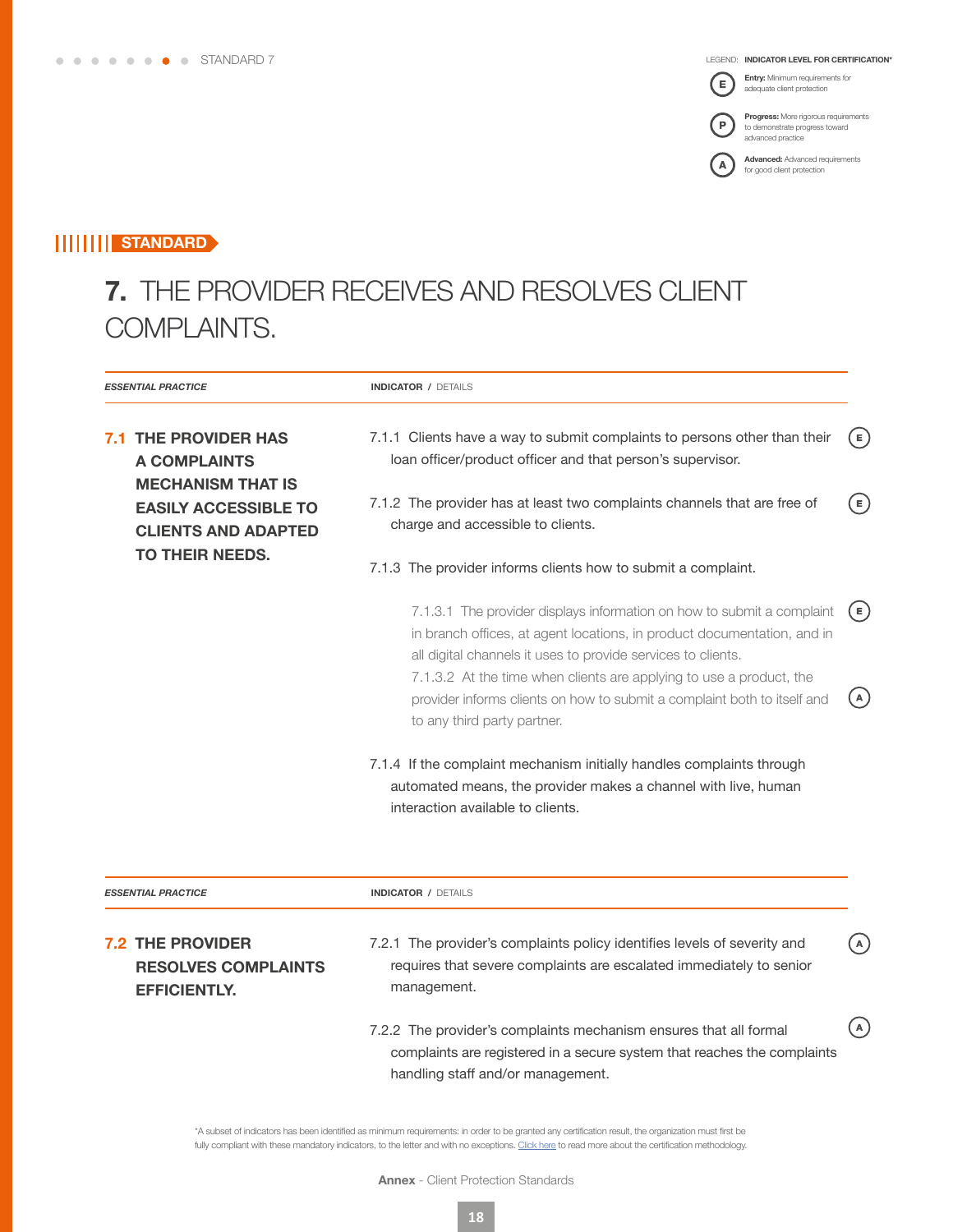$\bullet \bullet \bullet \bullet \bullet \bullet \bullet$  STANDARD 7

#### 7.2.3 The provider resolves client complaints quickly.

7.2.3.1 The provider sends to clients a confirmation of receipt of their complaints and a notification when the complaint has been resolved. 7.2.3.2 If a provider receives complaints via call centers or chat, it monitors the average wait time.

7.2.3.3 The provider resolves at least 90% of complaints within one month. If the resolution takes longer than one month, the provider notifies the client of the reason for the delay.

 $\binom{A}{A}$ 

7.2.4 Complaints handling staff have access to relevant client data, including transaction details and notes from previous complaint conversations.

| <b>ESSENTIAL PRACTICE</b>    | <b>INDICATOR / DETAILS</b>                                                        |  |
|------------------------------|-----------------------------------------------------------------------------------|--|
| <b>7.3 THE PROVIDER USES</b> | 7.3.1 The complaints system creates a report for management and                   |  |
| <b>INFORMATION FROM</b>      | customer care staff. Minimum frequency: monthly                                   |  |
| <b>COMPLAINTS TO</b>         | 7.3.2 Management reviews complaints reports and key performance                   |  |
| <b>MANAGE OPERATIONS</b>     | indicators (e.g., average time to resolve, percent resolved) and takes            |  |
| <b>AND IMPROVE PRODUCT</b>   | corrective action to resolve systematic problems leading to complaints.           |  |
| AND SERVICE QUALITY.         | Minimum frequency: annually                                                       |  |
|                              | 7.3.3 If the provider partners with third parties, the provider helps its clients |  |

to resolve complaints they have with those third parties.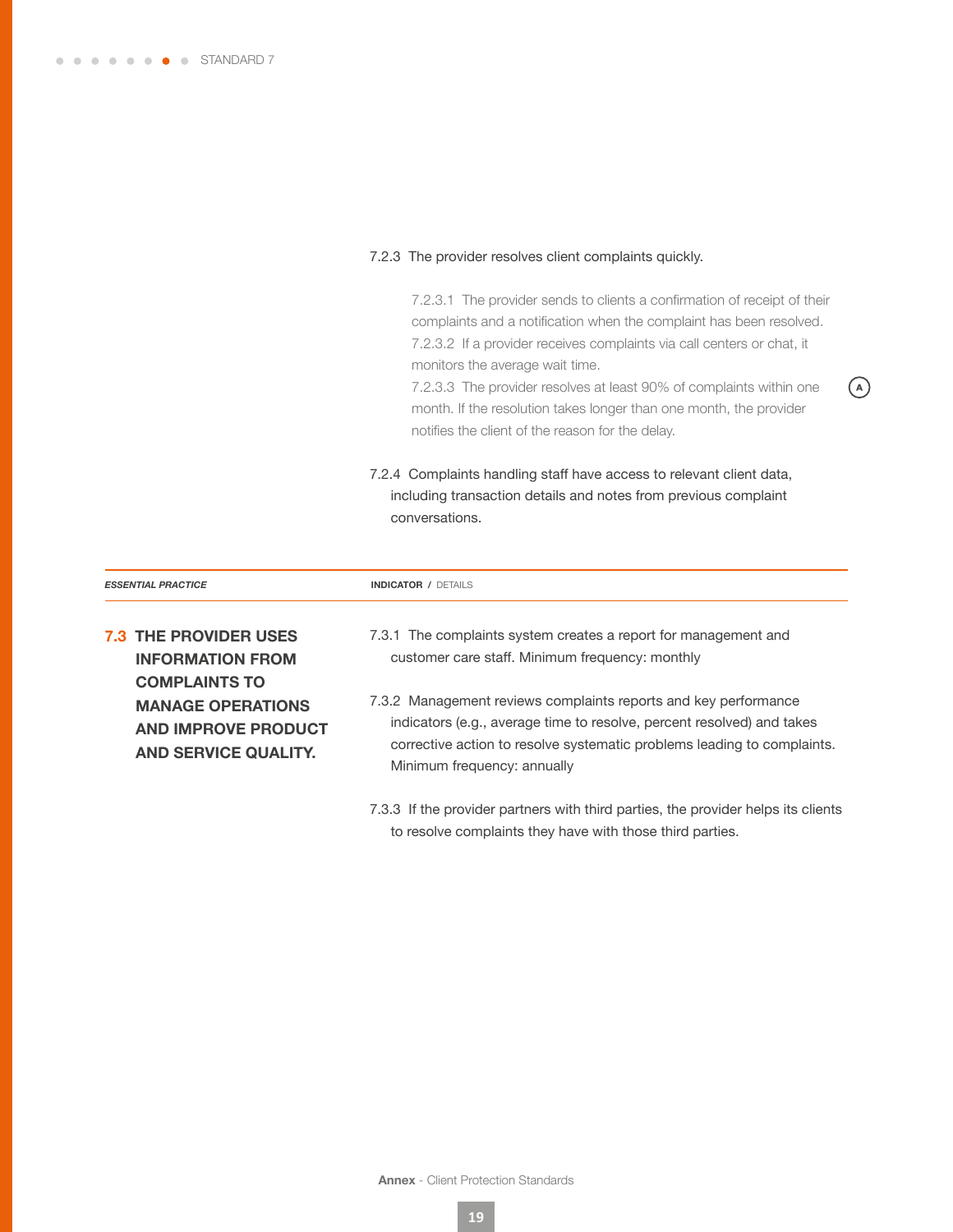Entry: Minimum requirements for (E)

 $\left( P \right)$ 

 $\boldsymbol{\mathsf{A}}$ 

adequate client protection

**Progress:** More rigorous requirements to demonstrate progress toward advanced practice

Advanced: Advanced requirements for good client protection

## **IIIIIIIIII STANDARD**

# 8. THE GOVERNANCE AND MANAGEMENT ARE COMMITTED TO CLIENT PROTECTION, AND HR SYSTEMS SUPPORT ITS IMPLEMENTATION.

| <b>ESSENTIAL PRACTICE</b>                                                                                                                             | <b>INDICATOR / DETAILS</b>                                                                                                                                                                                                                                                                                                                                                                                                                                              |
|-------------------------------------------------------------------------------------------------------------------------------------------------------|-------------------------------------------------------------------------------------------------------------------------------------------------------------------------------------------------------------------------------------------------------------------------------------------------------------------------------------------------------------------------------------------------------------------------------------------------------------------------|
| <b>8.1 THE BOARD MAKES</b><br><b>STRATEGIC DECISIONS</b>                                                                                              | 8.1.1 The board uses the following data, provided by management, to<br>monitor client protection. Minimum frequency: annually                                                                                                                                                                                                                                                                                                                                           |
| <b>BASED ON SOCIAL AND</b><br><b>FINANCIAL DATA.</b>                                                                                                  | 8.1.1.1 Analysis of the risk of client over-indebtedness.<br>8.1.1.2 Analysis of client dissatisfaction: rates of client dormancy<br>and drop-out, results of exit surveys, and client complaints.<br>8.1.1.3 Interest rates and whether they are responsible.<br>8.1.1.4 Reports on the provider's systems for data privacy and<br>security, particularly any failures or breeches.<br>8.1.1.5 Reports on any fraud or corruption, including extorsion<br>and bribery. |
|                                                                                                                                                       | $\Delta$<br>8.1.2 The board takes corrective action when it identifies risks to clients,<br>risks to employees, or when the provider is not achieving its social goals.                                                                                                                                                                                                                                                                                                 |
| <b>ESSENTIAL PRACTICE</b>                                                                                                                             | <b>INDICATOR / DETAILS</b>                                                                                                                                                                                                                                                                                                                                                                                                                                              |
| <b>8.2 MANAGEMENT</b><br><b>MAKES STRATEGIC</b><br><b>AND OPERATIONAL</b><br><b>DECISIONS BASED</b><br><b>ON SOCIAL AND</b><br><b>FINANCIAL DATA.</b> | 8.2.1 Senior management analyzes the following data and assesses risks.<br>Minimum frequency: annually<br>8.2.1.1 Analysis of client protection risks (over-indebtedness, unfair<br>treatment, lack of transparency, privacy of client data, complaints, fraud,<br>corruption and bribery).                                                                                                                                                                             |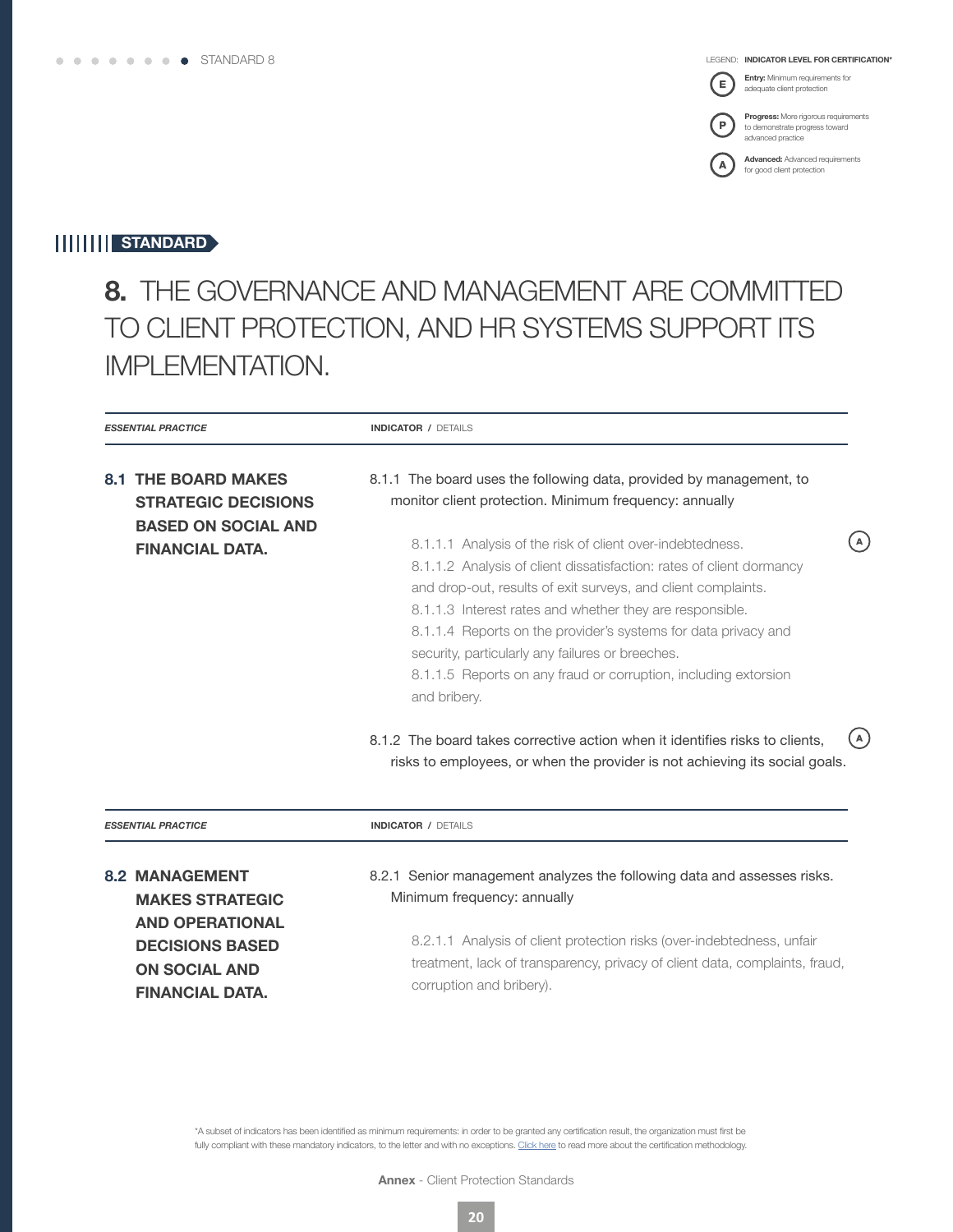| 8.2.2 Internal audit and/or risk management integrates the following<br>criteria into regular monitoring activities: |    |
|----------------------------------------------------------------------------------------------------------------------|----|
| 8.2.2.1 Client repayment capacity, loan approval analysis, prevention of<br>aggressive sales                         |    |
| 8.2.2.2 Transparency to clients                                                                                      |    |
| 8.2.2.3 Compliance with code of conduct; prevention of fraud and                                                     |    |
| corruption                                                                                                           |    |
| 8.2.2.4 Collateral seizing and appropriate debt collection practices                                                 | P. |
| 8.2.2.5 Client data misuse and fraud                                                                                 |    |
| 8.2.2.6 Complaints handling, including review of a sample of cases                                                   |    |

#### 8.2.3 Management takes corrective action when it identifies risks to clients, risks to employees, or when the provider is not achieving its social goals.

| <b>ESSENTIAL PRACTICE</b> |                                                         | <b>INDICATOR / DETAILS</b>                                                                                                                                                                                                                                                |     |
|---------------------------|---------------------------------------------------------|---------------------------------------------------------------------------------------------------------------------------------------------------------------------------------------------------------------------------------------------------------------------------|-----|
|                           | <b>8.3 THE PROVIDER TRAINS</b><br>ALL EMPLOYEES ON ITS  | 8.3.1 The provider trains employees on client protection, in line with their roles<br>and responsibilities. The training covers at minimum the following topics:                                                                                                          |     |
|                           | <b>SOCIAL GOALS AND ON</b><br><b>CLIENT PROTECTION.</b> | 8.3.1.1 Repayment capacity analysis and the credit approval process<br>8.3.1.2 How to avoid aggressive sales techniques, including how to                                                                                                                                 | (P) |
|                           |                                                         | respect clients' right to refuse products<br>8.3.1.3 How to explain pricing, terms and conditions to clients and<br>how to verify client understanding                                                                                                                    | [P] |
|                           |                                                         | 8.3.1.4 Debt collections practices and loan recovery procedures<br>8.3.1.5 Confidentiality and data sharing policies and fraud risks,<br>including common frauds, fraud identification, and fraud reporting<br>8.3.1.6 How the complaints mechanism works, how to resolve | P   |
|                           |                                                         | complaints against third party providers, and how to treat clients<br>respectfully during the process                                                                                                                                                                     |     |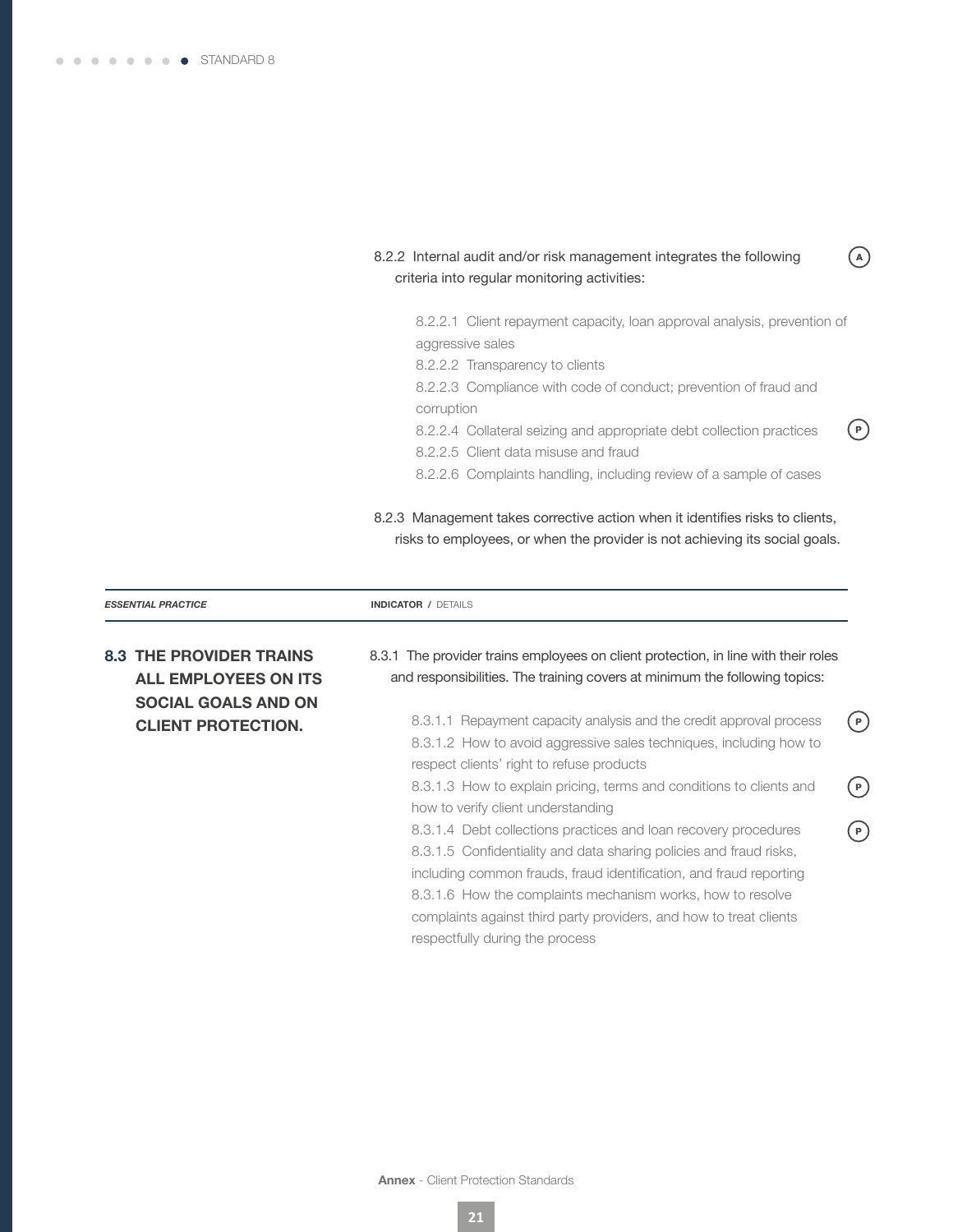**ESSENTIAL PRACTICE INDICATOR / DETAILS** 

| <b>8.4 THE PROVIDER</b><br><b>EVALUATES AND</b>                                                     | 8.4.1 Employee performance appraisals and incentives include client<br>protection or social performance criteria.                                                                                |     |
|-----------------------------------------------------------------------------------------------------|--------------------------------------------------------------------------------------------------------------------------------------------------------------------------------------------------|-----|
| <b>INCENTIVIZES</b><br><b>EMPLOYEES BASED</b><br><b>ON SOCIAL AND</b><br><b>FINANCIAL CRITERIA.</b> | 8.4.1.1 The performance evalution includes client protection criteria,<br>such as portfolio quality and customer service, including treating clients<br>respectfully and without discrimination. | (A) |
|                                                                                                     | 8.4.2 The provider reviews incentive schemes to check for negative<br>consequences such as fraud, customer mistreatment, agressive sales,                                                        |     |

over-indebtedness, or high employee turnover.

Annex - Client Protection Standards

**22**